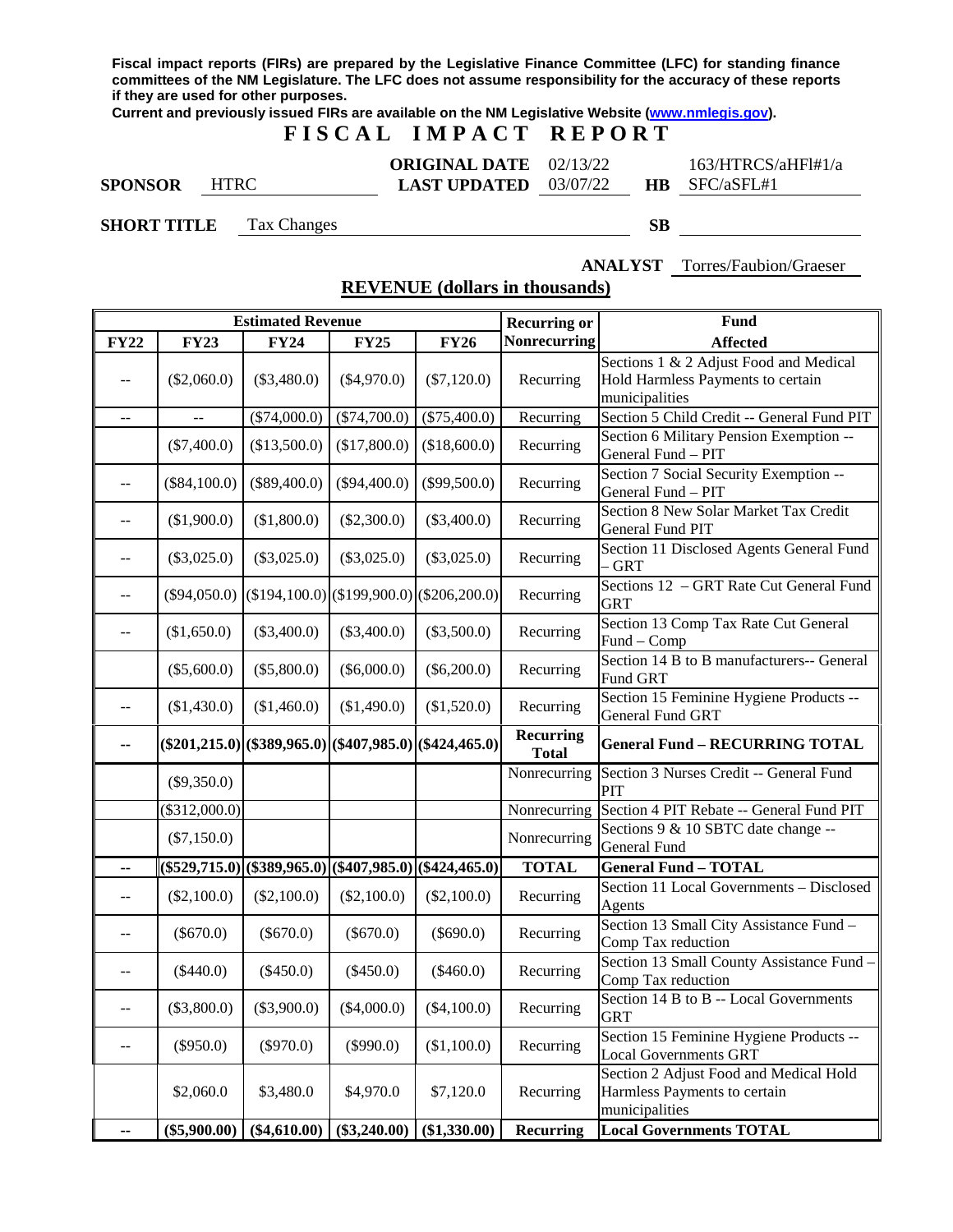Parenthesis ( ) indicate revenue decreases

\* Note: the estimate of anti-pyramiding provisions in Section 14 are subject to uncertainty. (See FISCAL IMPLICATIONS for more detail). Reported here is the high estimate. All expenditures that carry through the forecast period are scored as recurring even if they have an end date beyond FY26.

### **ESTIMATED ADDITIONAL OPERATING BUDGET IMPACT (dollars in thousands)**

|             | <b>Estimated Additional Operating Budget</b> |                                           |                        |                     |                                                                                                    |
|-------------|----------------------------------------------|-------------------------------------------|------------------------|---------------------|----------------------------------------------------------------------------------------------------|
|             |                                              | Impact*                                   |                        |                     |                                                                                                    |
|             |                                              |                                           | 3 Year Total           | <b>Recurring or</b> | <b>Fund(s) or Agency Affected</b>                                                                  |
| <b>FY22</b> | <b>FY23</b>                                  | <b>FY24</b>                               | Cost                   | <b>Nonrecurring</b> |                                                                                                    |
|             |                                              |                                           | <b>EMNRD</b>           |                     |                                                                                                    |
|             | \$80.0                                       | \$80.0                                    | \$160.0                | $\mathbf{R}$        | Sections 9 & 10: SBTC date<br>change -- General Fund                                               |
|             | \$60.0                                       |                                           | \$60.0                 | <b>NR</b>           | Sections 9 & 10: SBTC date<br>change -- General Fund                                               |
| \$30.0      | \$70.0                                       | \$70.0                                    | \$170.0                | $\mathbf R$         | Section 8: New Solar Market Tax<br>Credit -- General Fund PIT                                      |
|             |                                              |                                           | <b>TRD</b>             |                     |                                                                                                    |
| \$100.0     | $-$                                          |                                           | \$100.0                | <b>NR</b>           | Sections 1 and 2: $ITD -$<br><b>Contractual Services</b>                                           |
| \$5.7       | \$1.7                                        |                                           | \$7.4                  | <b>NR</b>           | Sections 1 and 2: ASD – Staff<br>workload costs                                                    |
| $-$         | \$27.5                                       | \$55.0                                    | \$82.5                 | <b>NR</b>           | Section 3: RPD temp position                                                                       |
| $- -$       | \$12.5                                       | $-$                                       | \$12.5                 | <b>NR</b>           | Section 3: RPD staff workload                                                                      |
| \$32.0      |                                              |                                           | \$32.0                 | <b>NR</b>           | Sections 3, 5, 8, 9, 10, 14 &<br>15: ITD Contractual Services                                      |
| $-$         | \$150.0                                      | $-$                                       |                        | <b>NR</b>           | Section 4: RPD postage, labor<br>and material                                                      |
| $-$         | \$5.2                                        |                                           | \$5.2\$                | <b>NR</b>           | Section 7: ITD - Staff<br>workload costs                                                           |
|             | \$60.9                                       | \$60.9                                    | \$121.8                | $\mathbf R$         | Section 8: RPD one FTE                                                                             |
| \$200.0     |                                              |                                           | \$200                  | <b>NR</b>           | Sections 4, 12 and 13 PIT<br>rebate and initial rate change:<br><b>ITD</b> - Contractual Resources |
| $-$         | $$8.0$ (if<br>rate<br>change<br>required)    | $$8.0$ (if<br>rate<br>change<br>required) | \$8 (one-year<br>cost) | <b>NR</b>           | Sections 12 and 13 subsequent<br>rate change if triggered: ITD -<br>Contractual Resources          |
| \$14.5      |                                              |                                           | \$14.5                 | <b>NR</b>           | Sections 12 and 13: RPD-<br>labor & mailing costs                                                  |
| \$5.2       |                                              |                                           | \$5.2                  | <b>NR</b>           | Sections 12 and 13: ASD -<br>staff workload costs                                                  |

See CONFLICTS, DUPLICATES, COMPANIONS.

## **SOURCES OF INFORMATION**

Responses Received on Precursor Bills Taxation and Revenue Department (TRD) Energy, Minerals and Natural Resources (EMNRD) on SB44 New Mexico Attorney General (NMAG) on SB49, SB108, SB5 Aging and Long-Term Services Department (ALTSD) on SB49 and SB108 Department of Finance and Administration (DFA) on SB5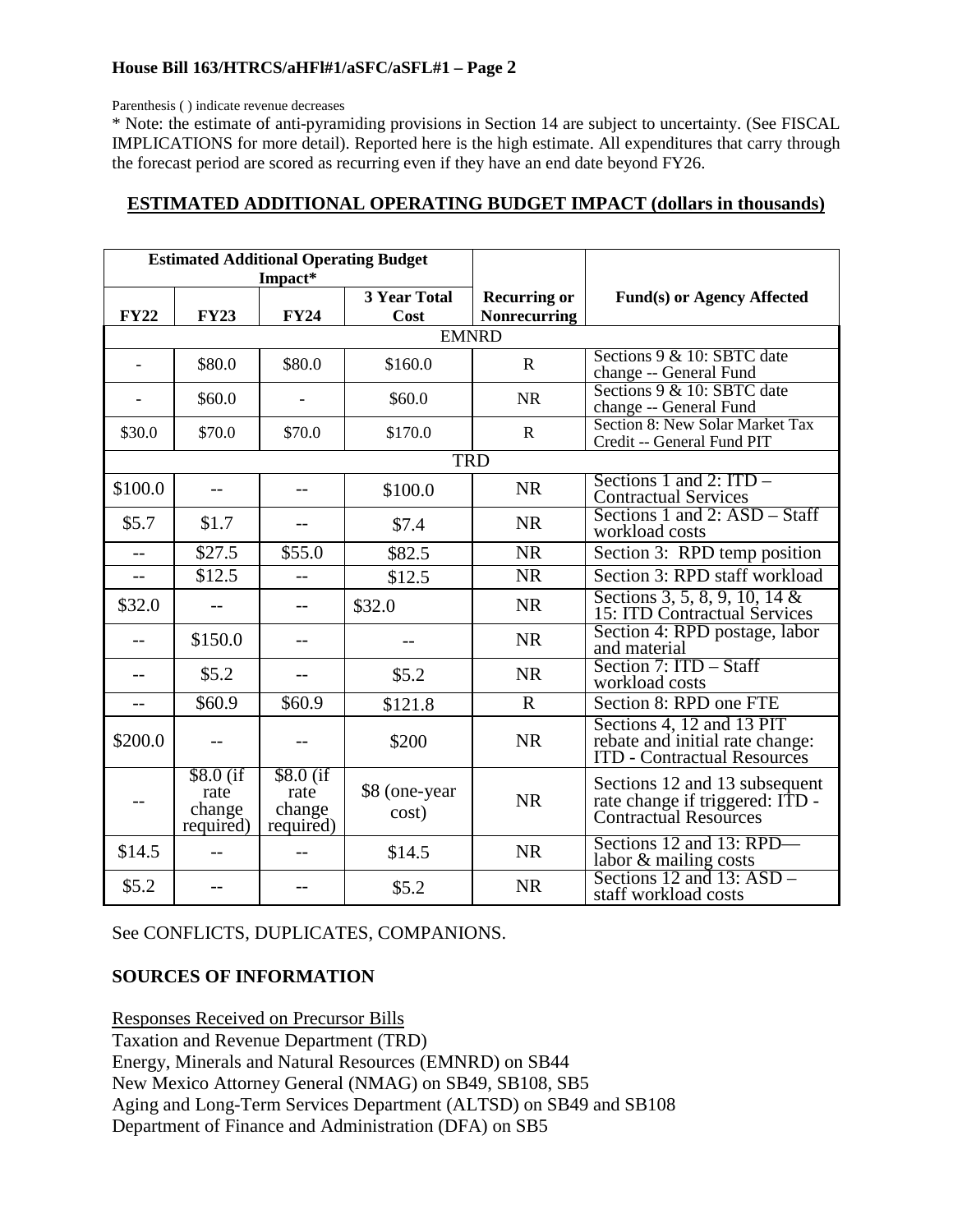## **SUMMARY**

#### Synopsis of SFL#1 Amendment

The senate floor amendment to house bill 163 added the sustainable building tax credit changes as included in HB 125 and the hospital nurse tax credit as included in HB 190.

For the sustainable building tax credit, the amendment extends the eligibility for the 2021 Sustainable Building Tax Credits for the construction of new sustainable commercial and residential buildings from those completed on or after April 1, 2023 to those completed on or after January 1, 2022; shortens the applicability date from taxable years prior to January 1, 2030 to taxable years prior to January 1, 2028.

For the hospital nurse tax credit, the amendment adds a \$1,000 refundable income tax credit for tax year 2022 for a taxpayer that was employed full time as a nurse at a hospital located in New Mexico. The application shall include a certification by the hospital for which the taxpayer was employed that the taxpayer was employed full time throughout 2022 as a nurse by the hospital. TRD is required to compile a report on utilization and cost.

#### Synopsis of Bill as amended by the Senate

For clarity, the synopsis and fiscal impacts reflect HTRC substitute for HB163 as amended by SFC and the Senate (floor amendments).

**Sections 1 & 2** – amend Sections 7-1-6.46 and 7-1-6.47 of the Tax Administration Act to exempt certain municipalities and counties from the hold harmless distribution phase-out if they did not have a hold harmless gross receipts tax in effect on June 30, 2019. The amendment also allows municipalities with a population of at least 10 thousand to retain a percentage of the hold harmless distribution based on their poverty level of the municipality or county, with the distribution decreasing as the poverty level decreases and decreasing each year for municipalities and counties with poverty levels two percentage points or more below the state poverty level. For other counties and municipalities, the hold harmless distributions would restart at 49 percent and decrease by 7 percent each year until being phased out entirely on July 1, 2029. In detail:

| Criterion/Poverty Level:                                                                      | Percentage of Applicable Maximum             |
|-----------------------------------------------------------------------------------------------|----------------------------------------------|
|                                                                                               | Distribution*                                |
| Municipality w/o hold harmless local option rate as of June 30, 2019 and under 10,000         |                                              |
| population.                                                                                   |                                              |
| No criteria as to poverty level                                                               | 100%                                         |
| Municipality w/o hold harmless local option rate as of June 30, 2019 and over 10,000          |                                              |
| population.                                                                                   |                                              |
| Poverty >2% above state poverty level (SPL)                                                   | 80%                                          |
| Poverty level two percentage points above to                                                  | 50%                                          |
| two percentage points below SPL                                                               |                                              |
| Poverty level two percentage points below SPL                                                 | 49% for FY23 and decreasing by 7% per fiscal |
|                                                                                               | year - 30% after FY25                        |
| Muni w hold harmless local option rate as of June 30, 2019 and over 10,000 population         |                                              |
| No criteria as to poverty level                                                               | 49% for FY23 and decreasing by 7% per fiscal |
|                                                                                               | $vear - 0\%$ after FY29                      |
| County w/o hold harmless local option rate as of June 30, 2019 and under 48,000 population.   |                                              |
| No criteria as to poverty level                                                               | 100%                                         |
| County w/ hold harmless local option rate as of June 30, 2019 and under 48,000 population and |                                              |
| County over 48,000 population.                                                                |                                              |
| No criteria as to poverty level                                                               | 56% for FY22                                 |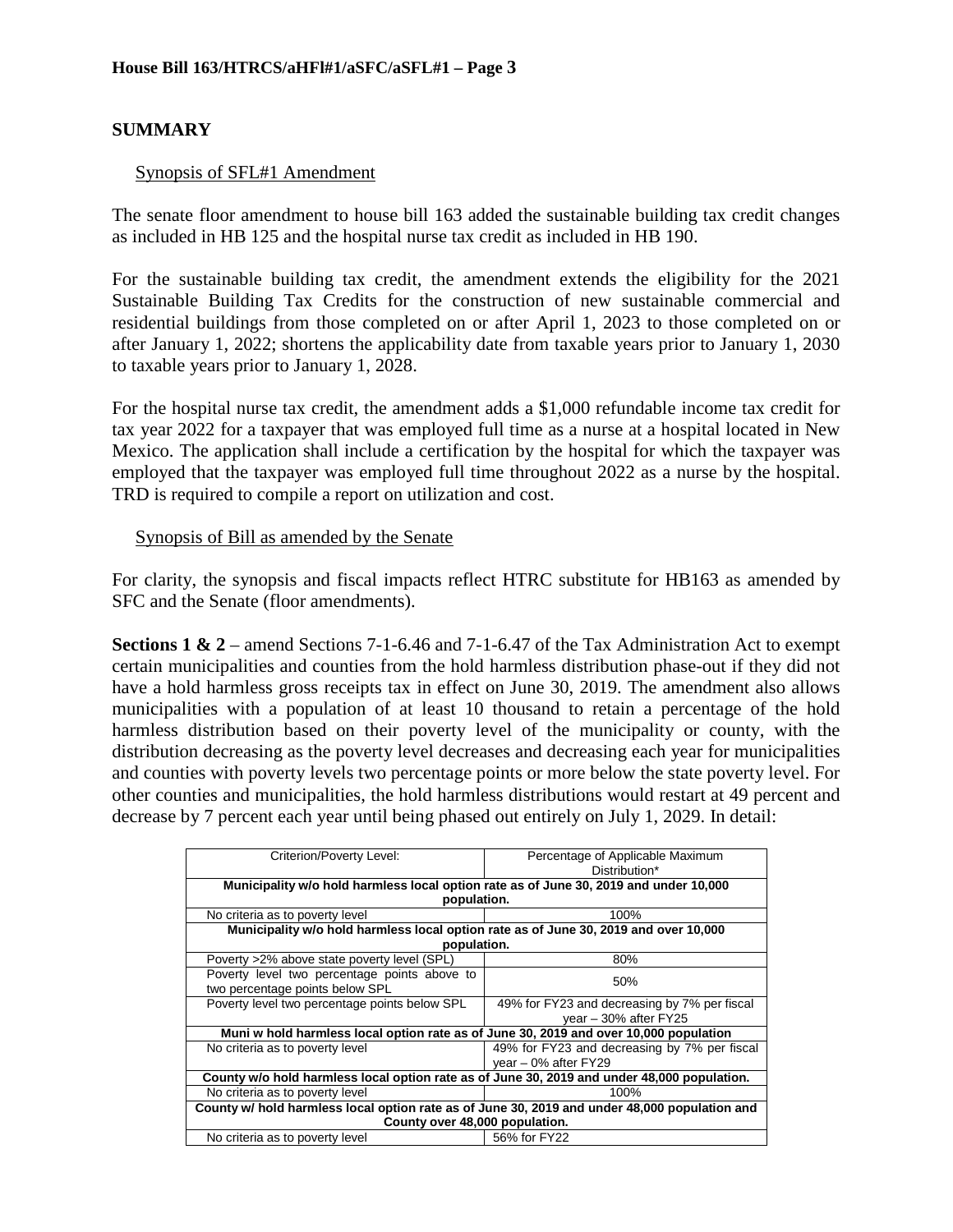| 49% for FY23 and decreasing by 7% per fiscal |
|----------------------------------------------|
| vear – 0% after FY29                         |
|                                              |

\* "Applicable maximum distribution" is also somewhat dependent on whether a county or municipality has previously enacted a local option hold harmless GRT. For those that did not have a hold harmless GRT in place as of June 30, 2019, the applicable maximum distribution is based on current total enactments. For those that had enacted the hold harmless GRT, the applicable maximum distribution is based on the rates in effect on January 1, 2007.

**Section 3** – provides an income tax credit for nurses employed by hospitals in New Mexico (HB-190): creates a \$1,000 refundable income tax credit for tax year 2022 for a taxpayer that was employed full time as a nurse at a hospital located in New Mexico. The application shall include a certification by the hospital for which the taxpayer was employed that the taxpayer was employed full time throughout 2022 as a nurse by the hospital. TRD is required to compile a report on utilization and cost.

**Section 4** – provides a one-year (nonrecurring) personal income tax (PIT) rebate to be paid to all taxpayers who filed PIT-1 returns for tax year 2021. The rebate amount will be \$250 for single and married filing separate returns filers with adjusted gross income (AGI) less than \$75 thousand and \$500 for married filing joint returns and AGI less than \$150 thousand. Implicitly, taxpayers who reside in the state for at least six months of calendar year 2021 will be eligible.

**Section 5** – Child income tax credit (CS/HB213): this credit may be claimed only for tax years 2023 through 2027 against a taxpayer's personal income tax liability, and any amount exceeding that liability may be refunded to the taxpayer. The amount of the credit is \$25 to \$175 per qualifying child, based on the adjusted gross income of the taxpayer. TRD is required to compile a report on utilization and cost. See TECHNICAL ISSUES for a discussion of "qualifying child".

**Section 6** – Provides a "temporary" phased exemption for military retirement pension payments: This exemption is scheduled as follows:

| <b>Taxable</b><br>Year | <b>Exemption</b><br>Amount* |
|------------------------|-----------------------------|
| 2022                   | \$10,000                    |
| 2023                   | \$20,000                    |
| 2024                   | \$30,000                    |
| 2025                   | \$30,000                    |
| 2026                   | \$30,000                    |

\* Note: the exemption may only be applied against the amount of military retirement pay includable in net income.

**Section 7** – Exempting social security income from income tax for certain individuals: allows an exemption for all social security benefits included in adjusted gross income. These exemptions would be equal to the amount included in adjusted gross income pursuant to the Federal Internal Revenue Code but only if the adjusted gross income includable but for this exemption of a maximum \$75 thousand for married filing separate, \$100 thousand for single filers, and \$150 thousand for married filing jointly, heads of household, and surviving spouses.

**Section 8** – Extending and amending the new solar market development income tax credit: extends the sunset on the new solar market development income tax credit by eight years from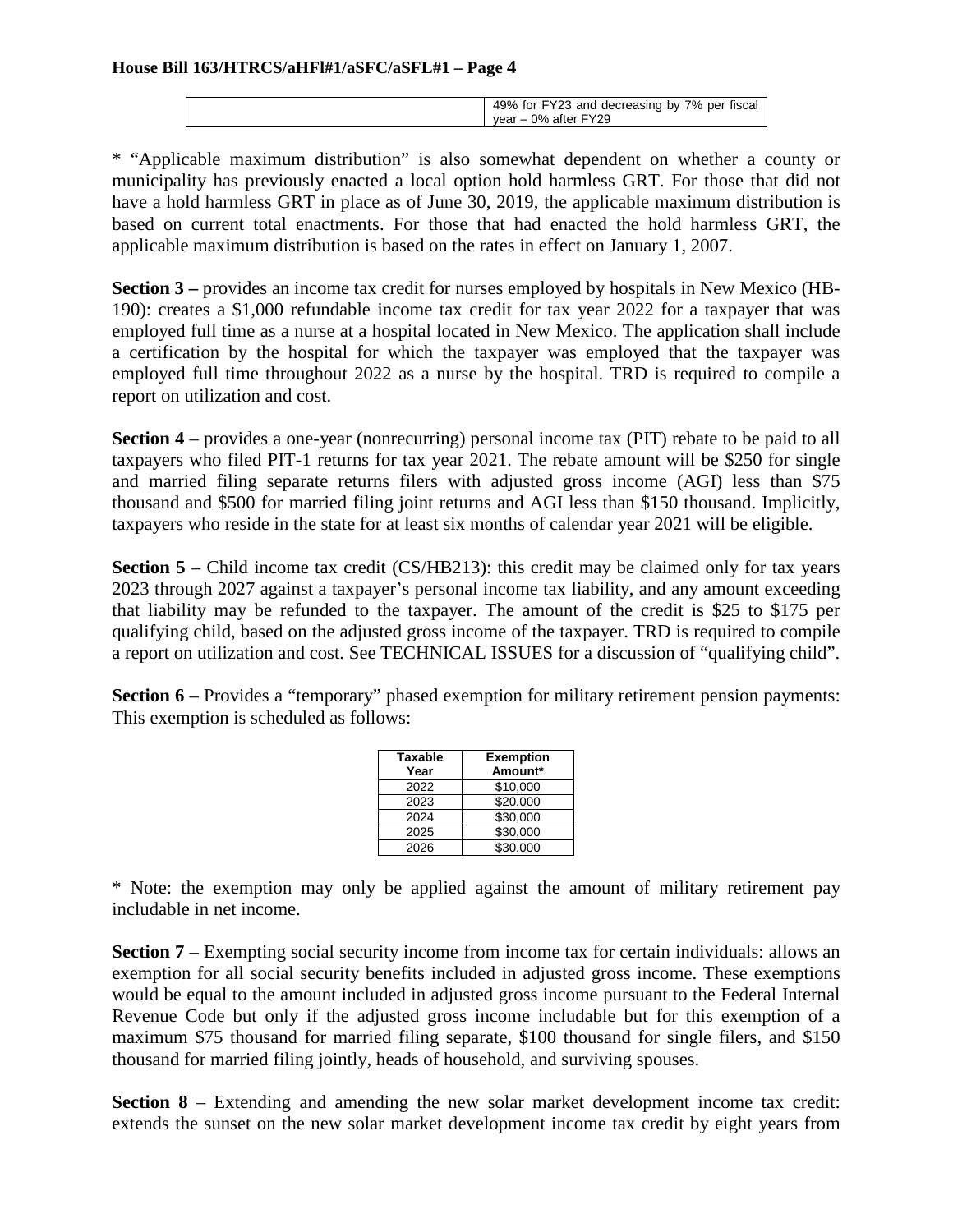December 31, 2027 to December 31, 2035. The cap on the credit is increased from \$8 million to \$12 million. The credit is made refundable and transferable rather than eligible for carry forward for five years. Refund ability and transferability begins with solar systems installed on or after January 1, 2022.

**Sections 9 &10 -** Changing applicability dates for 2021 sustainable building tax PIT credits (HB125): The provisions of the bill move the start of the eligibility period for the 2021 sustainable building tax credit (2021 SBTC) from April 1, 2023 to January 1, 2022, effectively expanding the 2021 SBTC program by one year and three months. The 2015 sustainable building tax credit (2015 SBTC) is available for the construction of a sustainable building that is completed prior to April 1, 2023. Between January 1, 2022 and April 1, 2023, both the 2015 and the 2021 credit will be available, but claimants can only claim one of the two, presumably whichever will maximize their credit amount.

**Section 11** – Defining "disclosed agency" in the gross receipts and compensating tax act: provides a definition of "disclosed agency" for purposes of determining the gross receipts and compensating tax as an agent receiving money on behalf of a principal if the agent, or the agent's principal, disclosed the agency relationship to a third party from which the agent receives money, or if the third party otherwise has actual knowledge that the agent receives money on behalf of the principal.

**Sections 12 & 13** – Reducing the rates of the gross receipts tax and the compensating tax; providing for an increase in the gross receipts tax and the compensating tax if gross receipts tax revenues decrease: reduces the state gross receipts and compensating tax rate from five and oneeighth percent (5.125 percent) to five percent (5.000 percent) for FY 23 and to four and seveneighths percent (4.875 percent) thereafter. The bill provides for restoration of the 5.125 percent state gross receipts tax and the companion compensating tax if in any fiscal year in the period from FY25 through FY30, the general fund transfer of revenues in any year is less than 95 percent of the amount transferred in the previous fiscal year. A determination would be made in February of the year following the end of a fiscal year and the restoration would be effective as of July 1 of the year of determination. However, the first determination would be delayed until after FY25. (note: the reason for this delay is that the reduction in rate will cause a reduction in revenue for FY23 of .125 percent and for FY24 of an additional .125 percent.

**Section 14** – Providing gross receipts tax and governmental gross receipts tax deductions for the sale of services to a manufacturer: provides GRT deductions on accounting services, engineering services, financial management services, information technology services, human resources services, legal services, and temporary services, provided these sales are business-to-business transactions to a manufacturer.

**Section 15** – Providing gross receipts tax and governmental gross receipts tax deductions for feminine hygiene products.

The effective date of gross receipts tax provisions in all sections including 12 and 13 is July 1, 2022. The nonrecurring, refundable PIT credit in Section 3 is effective July 1, 2022 and the credit expires effective June 30, 2023 (note: the non-recurring PIT rebate of Section 4 will be automatically mailed out after the effective date of the provision of July 1, 2022. Because of this effective date, virtually all rebates will be mailed out and not used to defray 2021 liabilities unless those liabilities remain as of the date of mailing the checks.) The child tax credit is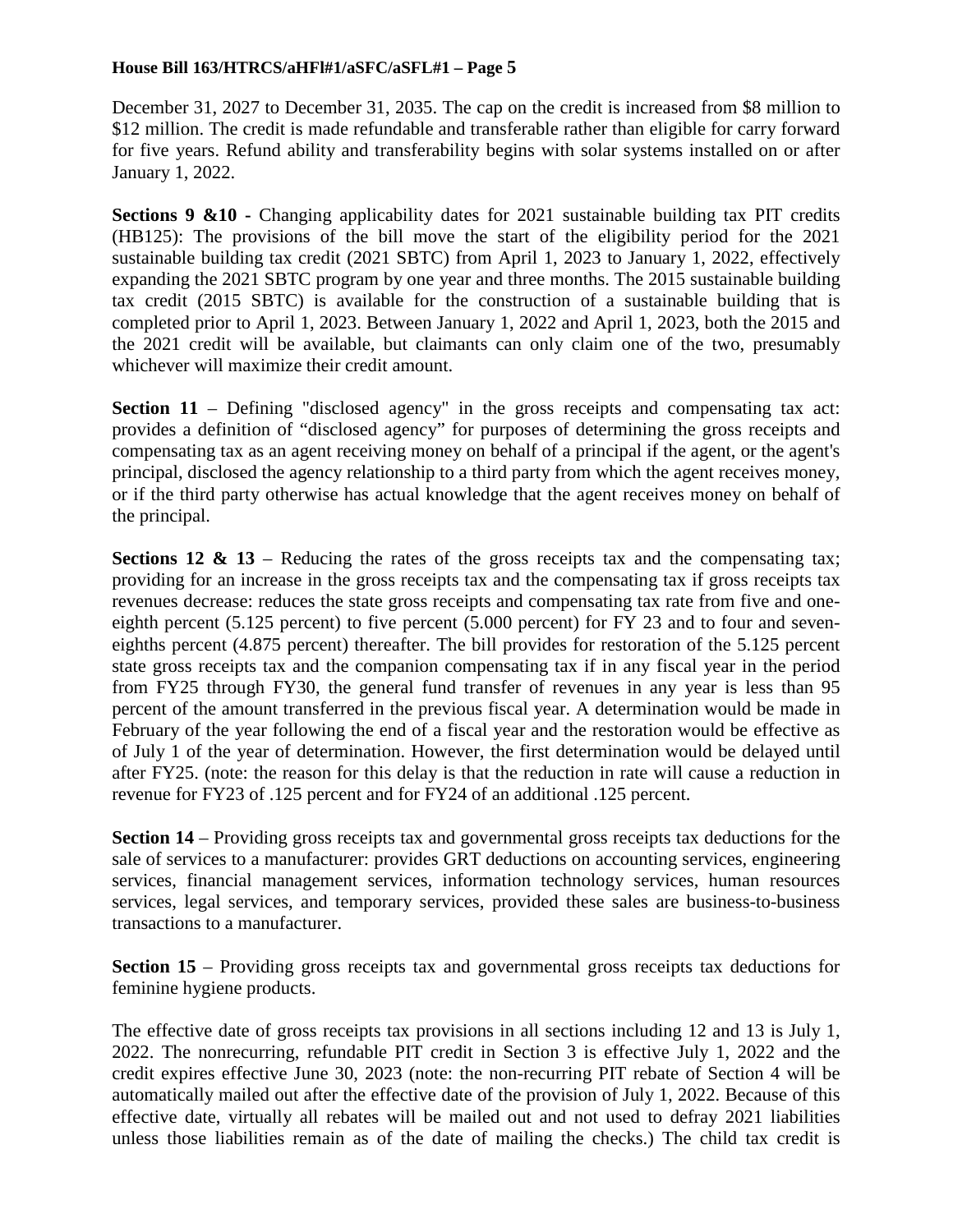applicable for tax years 2023 through 2032. The social security exemption is permanent in this bill and applicable for tax years beginning January 1, 2022. The solar market development credit and refundability provisions are applicable for systems installed after January 1, 2022.

## **FISCAL IMPLICATIONS**

**Sections 1 & 2** – adjusts the hold harmless distribution phase-out for certain municipalities and counties based on poverty levels within the jurisdiction. In general, the distribution for municipalities is more complex and the distribution for counties is somewhat simplified. TRD has provided this analysis in SB26.

"An estimated 10 municipalities would be impacted by this legislation, with three frozen at 80 percent and three at 50 percent of their applicable maximum distribution. The remaining four municipalities continue the phase-out until FY26 at which point their distribution is frozen at 30 percent. "

| <b>Municipality</b> | Hold-<br><b>Harmless</b><br>Increment | % - per<br><b>Poverty Level</b> | FY2023    | .<br><b>FY2024</b> | FY2025    | <b>FY2026</b> |
|---------------------|---------------------------------------|---------------------------------|-----------|--------------------|-----------|---------------|
| Santa Fe            | N                                     | 30%                             | \$0       | \$0                | \$0       | \$365.0       |
| Roswell             | N                                     | 50%                             | \$58.6    | \$482.6            | \$932.1   | \$1,408.1     |
| <b>Hobbs</b>        | N                                     | 50%                             | \$30.1    | \$248.0            | \$479.0   | \$723.5       |
| Carlsbad            | N                                     | 30%                             | \$0       | \$0                | \$0       | \$75.9        |
| Alamogordo          | N                                     | 50%                             | \$36.6    | \$301.6            | \$582.6   | \$880.1       |
| Gallup              | N                                     | 80%                             | \$1,156.0 | \$1,459.6          | \$1,780.3 | \$2,118.9     |
| Los Alamos $1$      | N                                     | 30%                             | \$0       | \$0                | \$0       | \$66.7        |
| Los Lunas           | N                                     | 30%                             | \$0       | \$0                | \$0       | \$55.7        |
| Las Vegas           | N                                     | 80%                             | \$475.9   | \$600.9            | \$732.9   | \$872.3       |
| Portales            | Ν                                     | 80%                             | \$303.6   | \$383.3            | \$467.5   | \$556.5       |

**Table 1 - Revenue Impact by Municipality (\$ thousands of dollars)**

Note: The difference between the current phase-out schedule for these municipalities is compared to the proposed phase-out schedules to determine the fiscal impact. FY2021 hold harmless distribution data was used in the estimate.

The changes to the hold harmless distributions would increase future distributions above current projected levels for the 10 municipalities that have not imposed a hold harmless gross receipts tax. This increase in distributions provides fiscal relief and may allow local governments to increase services, reduce taxes in other areas, or both. The increase in distributions, however comes at a loss to the general fund and may result in a future reduction in state government services, an increase in taxes, or both.

County GRT hold harmless distributions remain unchanged by the proposed legislation.

**Section 3 -** 2022 income tax credit for nurses employed by hospitals in New Mexico (HB190); The New Mexico Healthcare Workforce Committee's 2021 Annual Report reported that 28.4 thousand registered nurses and clinical nurse specialists held New Mexico licenses during  $2020^2$  $2020^2$ . Of these individuals, 7,000 were identified as out of state, 5,900 were nonpracticing, and 15.6 thousand were in active practice in New Mexico. Of these 15.6 thousand nurses practicing in the state of New Mexico, approximately 60 percent, or

<span id="page-5-0"></span><sup>&</sup>lt;sup>1</sup> Los Alamos is both a municipality and a class-H county and is classified as a municipality for tax statutes

<span id="page-5-1"></span><sup>2</sup> [https://www.nmms.org/wp-content/uploads/2018/08/NMHCWF\\_2021Report\\_FINAL\\_edist.pdf](https://www.nmms.org/wp-content/uploads/2018/08/NMHCWF_2021Report_FINAL_edist.pdf)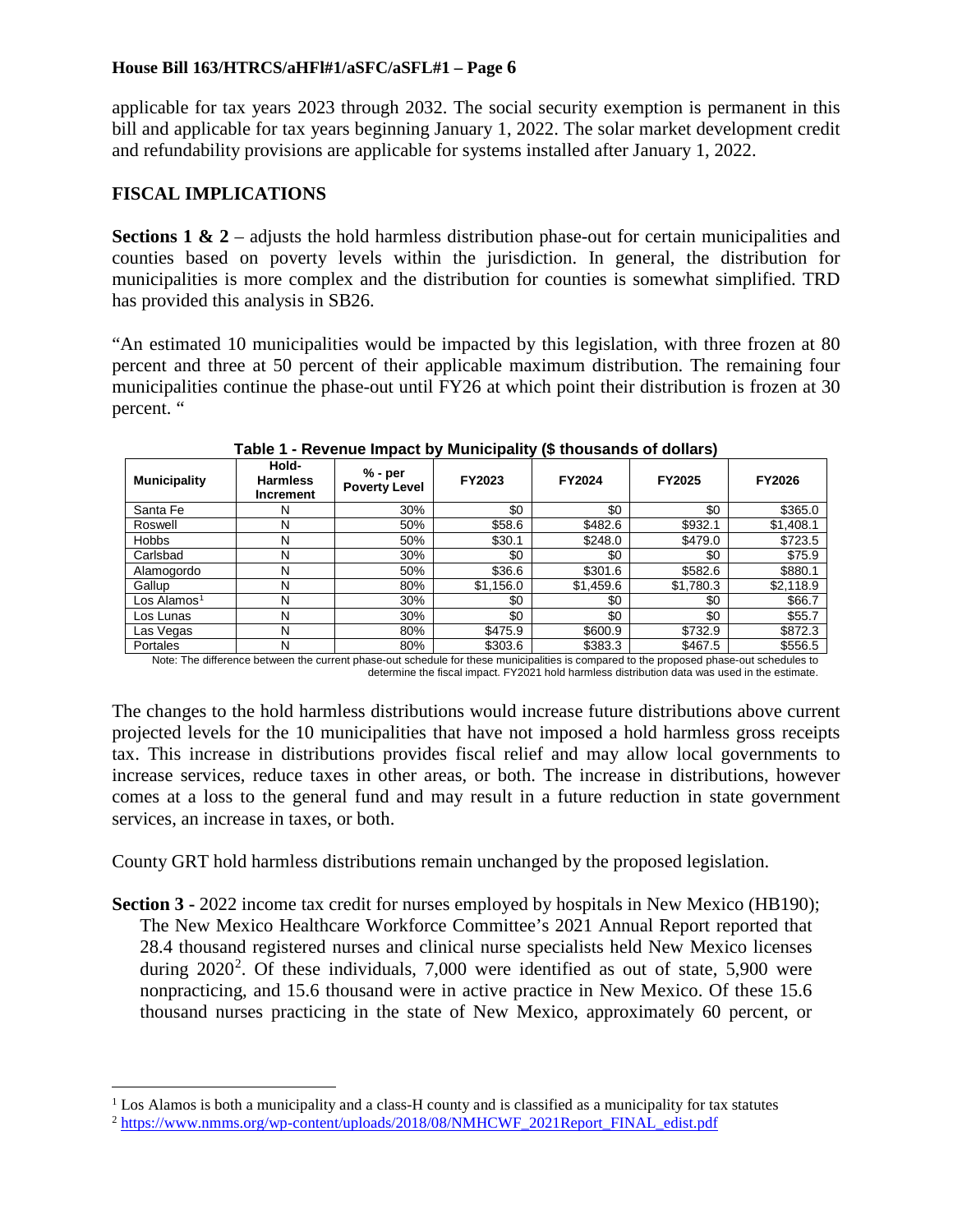9,400, work in a hospital and are therefore eligible to receive the credit<sup>[3](#page-6-0)</sup>.

TRD notes that due to an increase in demand for nurses during the Covid-19 pandemic and a tight labor market, nurse salaries increased 4 percent nationally in the first nine months of 2021, compared to 3.3 percent in 2020 and 2.6 percent in  $2019<sup>4</sup>$  $2019<sup>4</sup>$  $2019<sup>4</sup>$ . This increased salary may have brought more nurses into the market, increasing the number of eligible taxpayers for this credit. However, difficult working conditions associated with Covid-19 may cause some nurses to leave the profession or not work full time during 2022.

**Section 4** – provides a one-year (non-recurring) PIT rebate to be paid to all taxpayers who filed PIT-1 returns for tax year 2021. TRD assumes all taxpayers that would have been eligible for the rebate in tax year 2020 will be eligible and claim the rebate proposed in this section of the bill. About 460,000 taxpayers will be eligible for the \$250 credit and about another 400,000 taxpayers will be eligible for the \$500 credit under this section.

**Section 5** – Child income tax credit (TRD analysis):

The impact of the refundable credit proposed in this legislation was estimated using tax return data for New Mexico taxpayers for tax years 2018 – 2020. Due to unavailability of information on the number of qualifying children each taxpayer has, the Taxation and Revenue Department (TRD) estimated the impact based on the number of exemptions each taxpayer claimed and their filing status. TRD's estimate is based on the average impact of the credit for the last three tax years. The annual growth in the estimate is based on the average growth in returns for the last three tax years. The tax credit is available for tax years 2022 through 2031 and is, therefore, considered to be recurring.

**Section 6** – Exemption -- Armed Forces Retirement Pay (adapted from HB76).

Although this exemption may be considered temporary pursuant to the amended title of the bill, conventional budgeting rules classify this exemption as recurring. In order to be considered nonrecurring, these conventional rules imply that a one-year or two-year fiscal impact would be considered non-recurring but a five-year fiscal impact would be considered recurring.

TRD describes the methodology for this estimate: "Two sources of data were analyzed to arrive at an estimated revenue impact. The first data source is the Department of Defense (DOD) annual *Statistical Report on the Military Retirement System* for the federal fiscal year that ended September 30, 2020. The second data source was a sample of New Mexico military retiree state income tax returns for tax year 2018. The analysis takes into account the new 5.9 percent marginal tax rate effective for Tax Year 2021 and beyond."

"The *Statistical Report on the Military Retirement System* provides an aggregate number of retirees and survivor beneficiaries by state, and an aggregate amount of benefits distributed. This analysis assumes all retirees were qualified by years of service or

<span id="page-6-0"></span><sup>&</sup>lt;sup>3</sup> ECPI University, HealthAffairs.org, and American Association of Colleges of Nursing quote between 58 and 61 percent of nurses work in hospitals.

<span id="page-6-1"></span><sup>&</sup>lt;sup>4</sup> [https://www.wsj.com/articles/nurse-salaries-rise-as-demand-for-their-services-soars-during-covid-19-pandemic-](https://www.wsj.com/articles/nurse-salaries-rise-as-demand-for-their-services-soars-during-covid-19-pandemic-11637145000?reflink=desktopwebshare_permalink)[11637145000?reflink=desktopwebshare\\_permalink](https://www.wsj.com/articles/nurse-salaries-rise-as-demand-for-their-services-soars-during-covid-19-pandemic-11637145000?reflink=desktopwebshare_permalink)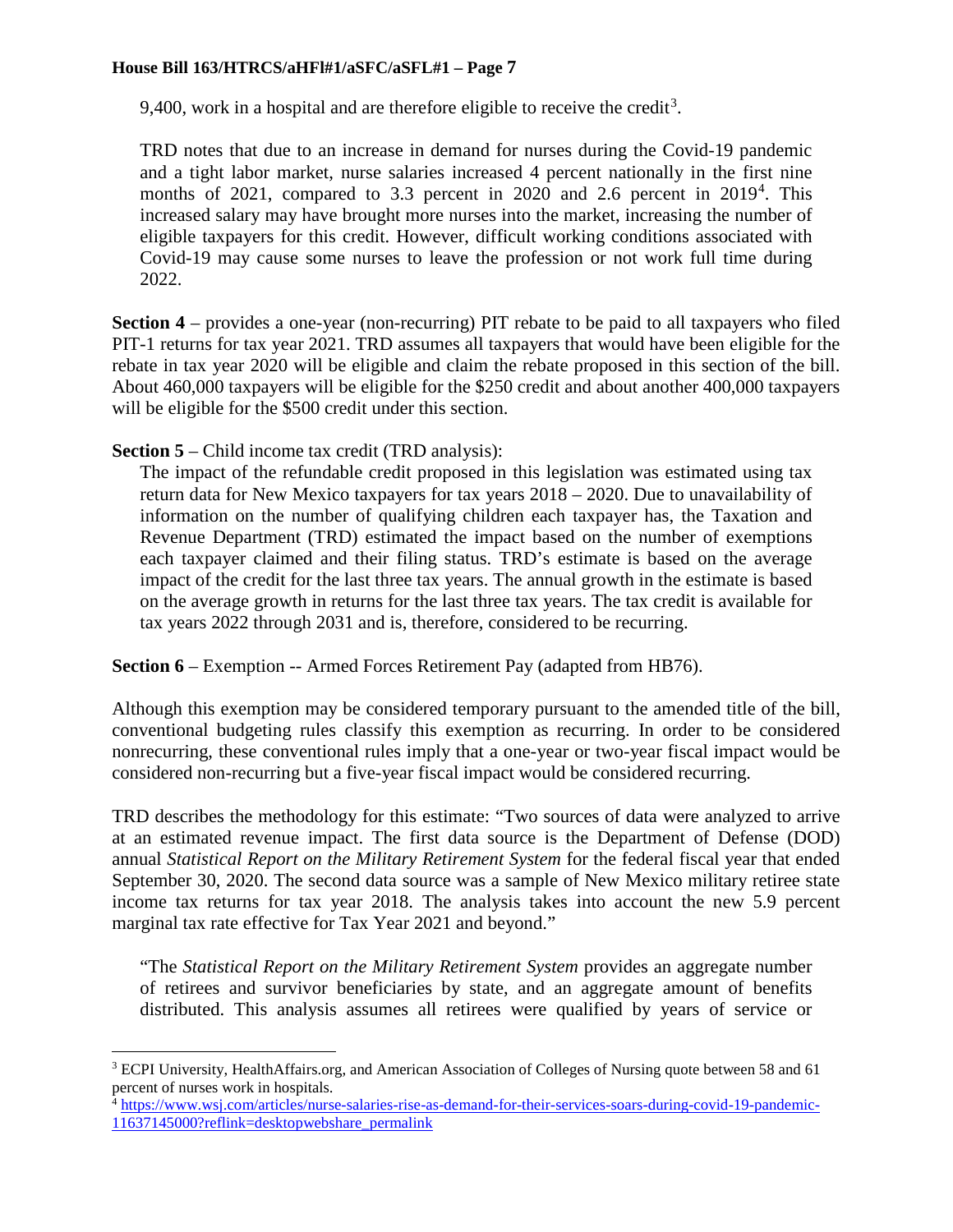disability to receive lifetime benefits. The sample of military retiree returns was used to establish an average personal income tax (PIT) decrease per retiree based on the phased in exemption of \$10,000 for tax year 2022, \$20,000 for tax year 2023, and \$30,000 for tax years 2024 through 2026 of military retirement pay. Retiree annuities were increased by a cost of living adjustment, which for most retirees per the DOD report is based on the Urban Wage Earner and Clerical Worker Consumer Price Index (CPI-W). All other taxable income reported on the returns was kept flat. Subtracting the exemption amount, a new taxable income was calculated, and the PIT rates applied to determine the new PIT due. An average PIT decrease per year was calculated with the sample of 15,000 returns."

"It is assumed that the sample of approximately 15,000 military retiree returns is representative of the approximately 21,000 average annual reported retirees. It is assumed that the net immigration and emigration of military retirees into the state per year is zero and that net new retirees and deceased retirees per year is zero. The historical retiree numbers in the last four years from the annual *Statistical Report on the Military Retirement System* indicate a slight annual decline of -0.5 percent. To the extent the legislation causes more military retirees to move to New Mexico and military retiree population growth is positive versus flat or negative, the fiscal impact will be larger. Finally, the analysis assumes 100% of qualifying retirees will claim the deduction in the first year of eligibility."

For more detail see FIR for HB76.

**Section 7** – Exempting social security income from income tax for certain individuals: TRD utilized data from the Individual Master File/Individual Return Transaction File (IMF/IRTF) extracts received from the Internal Revenue Service (IRS) for tax years 2018 and 2019. To scale the impact of this exemption to tax year 2022 and into the forecast horizon of this bill analysis, TRD utilized a combination of a) the growth in Social Security outlays forecasted by the Congressional Budget Office  $(CBO)^5$  $(CBO)^5$ , b) the growth rate of the population [6](#page-7-1)5 years and older in New Mexico relative to the United States<sup>6</sup>, and c) the cost-of-living-adjustment (COLA) to Social Security and Supplemental Security Income (SSI) benefits for calendar year  $2022^{7,8}$  $2022^{7,8}$  $2022^{7,8}$  $2022^{7,8}$ . The estimate is based on the taxpayer population in IRS data who filed a New Mexico personal income tax (PIT) return. This population was further filtered to only include those with taxable social security benefits that were either R-filers or  $B$ -filers<sup>[9](#page-7-4)</sup> and who were either residents, firstyear residents or part-time residents in New Mexico. Non-resident B-filers do not allocate any of their pension/annuity/social security benefit income to New Mexico and hence were excluded. It was further assumed that taxpayers would select either this new exemption or the exemption pursuant to Section 7-2-5.2 NMSA 1978, depending on

<span id="page-7-0"></span> <sup>5</sup> <https://www.cbo.gov/publication/57342>

<span id="page-7-1"></span><sup>6</sup> Population Projections, United States, 2004 - 2030, by state, age and sex, on CDC WONDER Online Database, Sept. 2005.

<span id="page-7-2"></span><sup>7</sup> https://www.ssa.gov/cola/

<span id="page-7-3"></span><sup>8</sup> 2022 COLA adjustment at 5.9% was significantly higher than the average in the last five years of 1.6%. An adjustment was, therefore made to CBO's projected outlays to account for this higher than expected adjustment as well as to account for the current high inflationary expectations in FY2022 and FY2023.

<span id="page-7-4"></span><sup>&</sup>lt;sup>9</sup>'R' filers file based on the rate tables. 'B' filers file a PIT-B for New Mexico allocation and apportionment of income.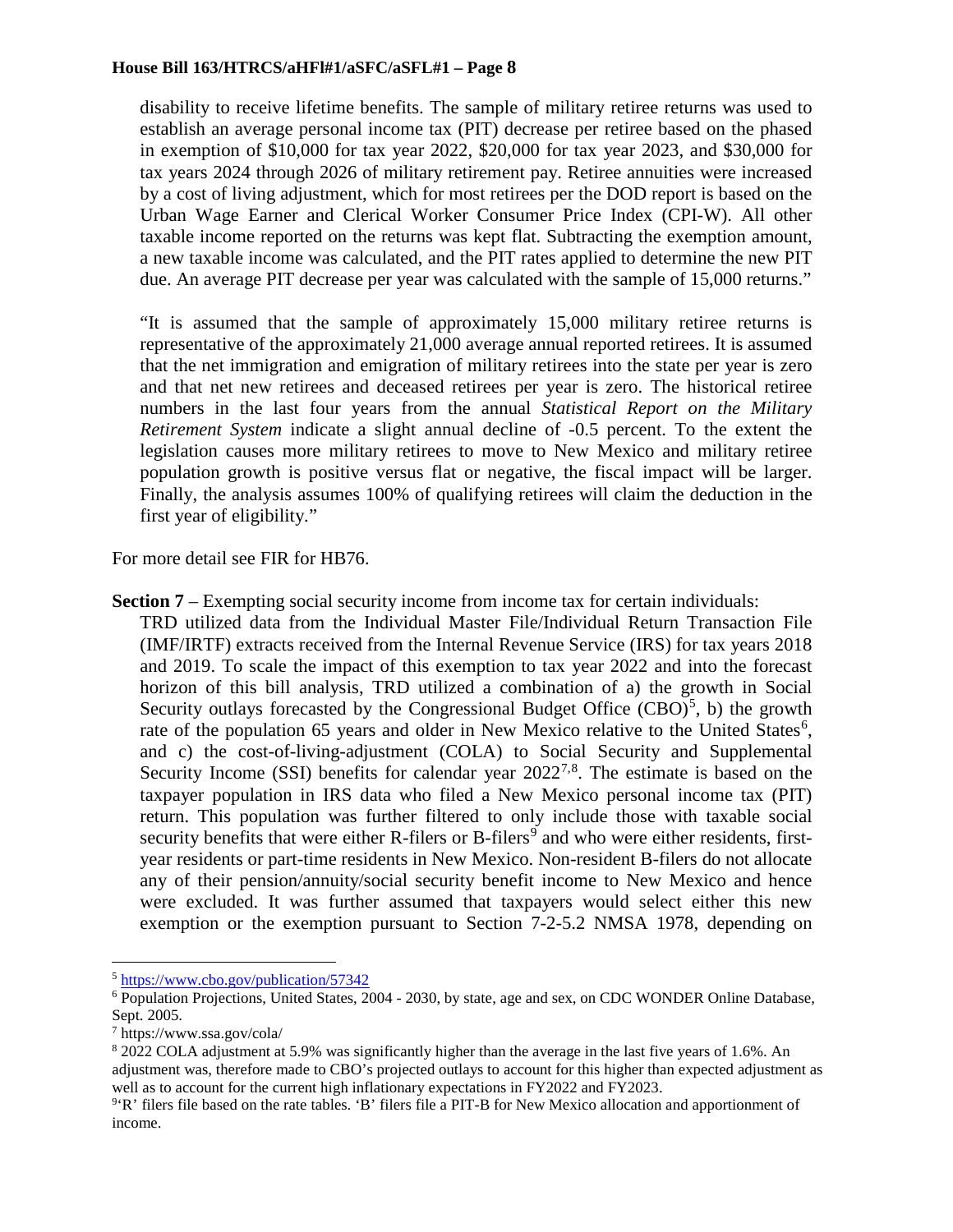which decreased their tax liability the most. The fiscal impact also accounts for the higher top personal income tax (PIT) rate that is effective beginning tax year 2021.

Extensive additional explication and description are contained in the FIRs for HB48, HB49, HB158, SB49, SB108, SB121, and STBTC CS/HB5 et al. This latter reference is the only one of these related bills with the same \$75 thousand, \$100 thousand, and \$150 thousand AGI ceilings as this bill.

**Section 8** – Extending and amending the new solar market development income tax credit: EMNRD expects the provisions of this bill will stimulate an expansion of the market and a collateral expansion in the number of approved claims for refund. The potential fiscal revenue impact to the general fund could be an additional \$4 million, if the solar installations continue to increase. Because the New Solar Market Development Tax Credit is quite new, there is only limited data available from EMNRD and TRD. See analysis included in HB34 for a discussion of a significant discrepancy between EMNRD approvals and TRD paid claims.

TRD estimates the fiscal impact of the increased cap amounts and refundability as follows: "The New Solar Market Development Tax Credit was enacted beginning Tax Year 2020, while a prior solar market development credit program was available from tax years 2006 through 2016. Based on data received from EMNRD, an average of 1,000 photovoltaic systems received the previous solar market development credit and approximately 350 solar thermal systems received it. Given the \$3 million maximum aggregate cap amount on the credit for photovoltaic systems and a weighted average total system cost of \$28,640, photovoltaic system credits were hitting the cap by the third year of the previous credit."

TRD also highlights: "During the prior credit, the average cost per watt for an installed residential photovoltaic system dropped from \$9.01 per watt in 2009 to \$4.50 per watt in 2016. Estimated national median installed prices in 2020 for residential installations were at \$3.80 per watt<sup>[10](#page-8-0)</sup>. The average residential installation price in New Mexico would be around \$24,700, assuming national average per watt costs, a 14 percent decrease in system installation cost from the previous credit program. Further cost reductions are being sought by the U.S. Department of Energy's Solar Energy Technologies Office to maintain cost incentives over the lifetime of solar photovoltaic systems." The federal government continues a residential energy credit through tax year 2023 and a commercial credit beyond tax year 2022. The state solar energy systems gross receipts tax deduction, Section 7-9-112 NMSA 1978, also provides a deduction from the sale and installation of solar energy systems if used to generate power for on-site consumption."

"Lower installation prices and current solar market tax deductions and credits contribute to incentivizing continued growth in residential photovoltaic installations. U.S. Energy Information Administration data for solar photovoltaic net generation by sector indicates that between October 2015 and October 2021, New Mexico residential solar photovoltaic generation increased at an annual average rate of 31 percent and small-scale systems in

<span id="page-8-0"></span><sup>&</sup>lt;sup>10</sup> Galen Barbose, Naïm Darghouth Eric O'Shaughnessy, and Sydney Forrester, Lawrence Berkeley National Laboratory, "Tracking the Sun – Pricing and Design Trends for Distributed Photovoltaic Systems in the United States", 2021 Edition, September 2021.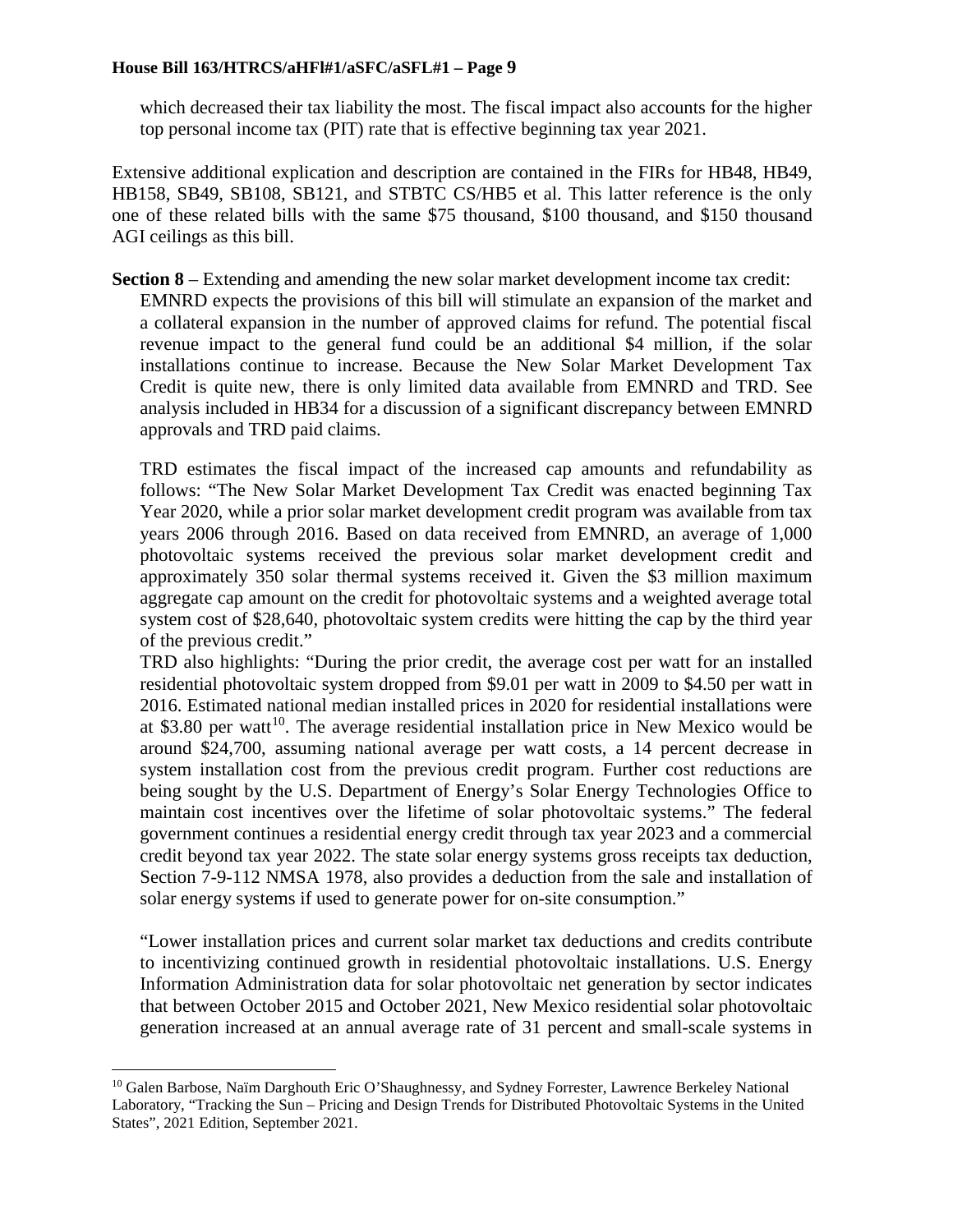the commercial sector increased at a rate of 9 percent<sup>11</sup>. In FY21, a total of 1,529 taxpayers claimed the New Solar Market Development Tax Credit from TRD. TRD assumes applications for this credit will continue to grow at an average annual rate of 20 percent to support the growth trend in solar photovoltaic generation seen between 2015 and 2021. However, with these assumptions while the state may reach the current cap of \$8 million for aggregate credit in FY25, the state would not reach the proposed cap of \$12 million in the forecasted timeframe."

LFC staff notes TRD analysis may not have included that the tax credit becomes refundable (and transferable) with 2022 tax returns filed by April 2023 because the applicability date of the changes affects the 2022 tax year. The current law carryover from prior years would persist but would not be repealed (See TECHNICAL ISSUES for discussion). Even with no expansion in installations and claims, the refundable tax credits will more closely approach the approvals. If there is an expansion in the number of claims, then this expansion will also increase the estimate. LFC staff found the current law is expected to lead to approximately \$10.6 million in total credit approvals by TY26, while the proposed law would lead to \$11.6 million in credit approvals and a decrease to the general fund of \$4.1 million by TY26. The \$12 million cap pursuant to this bill applies to refunds and rollovers from previous approvals. It is not expected that the transferability provision will materially affect the fiscal impact estimate.

The average of the LFC staff and TRD estimates are shown in the summary revenue impact table.

**Sections 9 & 10 -** changing applicability dates for 2021 sustainable building tax PIT credits (HB125): The 2021 SBTC increased the annual credit cap from \$5 million to \$7.15 million. In a previous analysis of the 2021 SBTC, TRD states, "The 2020 New Mexico Tax Expenditure Report demonstrates that the \$5 million current cap has nearly been met in recent years and it is anticipated that the cap will be met in FY22 and going forward due to the overall broadening of qualified expenses and projects." Additionally, the previous fiscal impact analysis of the 2021 SBTC delayed any negative fiscal impact to tax revenues until FY24 given the April 1, 2023 start to the eligibility period; therefore, moving the eligibility period up one fiscal year will move the fiscal impacts accordingly. Additionally, because both the 2015 and 2021 SBTC will be available for this overlap period, it is EMNRD and LFC's interpretation that both credit caps can be utilized simultaneously, resulting in a maximum fiscal impact of \$7.15 million for this period. TRD's interpretation is that only the \$7.15 million cap will be utilized, resulting in a fiscal impact of \$2.15 million in FY23. See Technical Issues for further discussion. The maximum of \$7.15 million is shown in the revenue table on pages  $1 \& 2$ .

**Section 11** – Defining "disclosed agency" in the gross receipts and compensating tax act: this definition of disclosed agent would make it easier for companies such as temporary staffing companies and other similar companies to claim the exemption from the GRT and compensating tax on the wages they collect from employers and pass on to the temporary employees. Data from the RP-80, a report generated by TRD reflecting sector-based GRT activity, was used to determine the fiscal impact. The amount of foregone revenue is adjusted to reflect a lower State GRT rate of 4.875 percent as provided in Section 8 of the bill.

<span id="page-9-0"></span><sup>&</sup>lt;sup>11</sup> U.S. Energy Information Administration, "Electric Power Monthly" available at: <https://www.eia.gov/electricity/monthly/>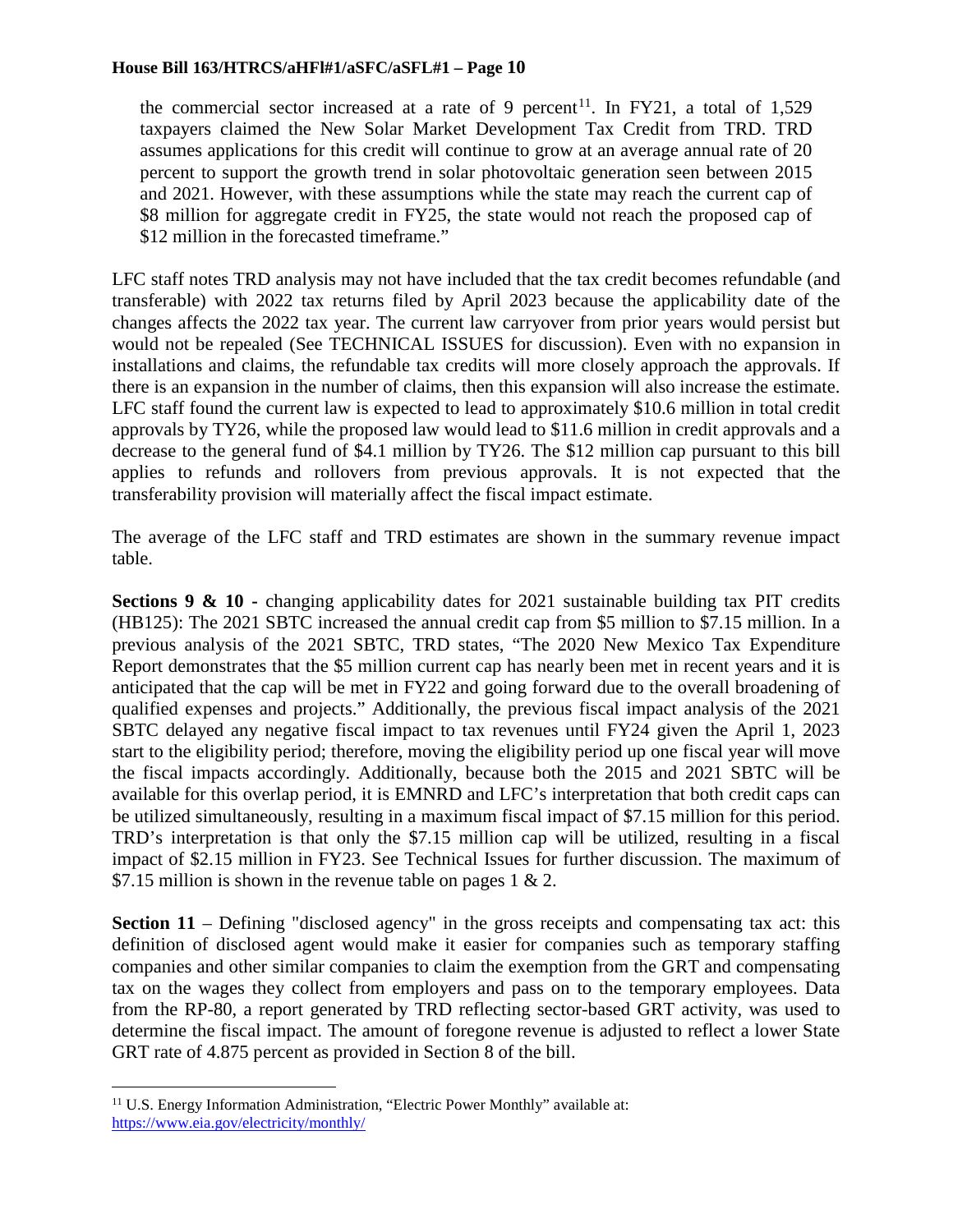**Sections 12 & 13** – Reducing the rates of the gross receipts tax and the compensating tax; providing for an increase in the gross receipts tax and the compensating tax if gross receipts tax revenues decrease below 95 percent.

The general fund revenue impact of reducing the GRT and compensating tax rate is estimated according to the December 2021 Consensus Revenue Estimating Group's (CREG) estimate. Furthermore, effective tax rates are assumed in the cost estimate and range from 4.07823 percent to 4.34727 percent. The effective rate less than the stated rate of 4.875 percent is attributed to the 1.225 percent state share distributed to municipalities. For this purpose, analysts have used the higher percentage. Compensating tax cost estimates are similarly calculated with a set rate of 4.875 percent, since there is no state shared compensating tax revenue. The FY23 impact (.125 percent reduction) was simply set at half the amount expected for the full reduction to 4.875 percent, effective July 1, 2023.

The decrease to small cities and small counties assistance funds results from reducing the state compensating tax rate; 25 percent of compensating tax is distributed to these funds (15 percent to small cities and 10 percent to small counties).

The GRT and Comp rate reductions are effective July 1, 2022 and July 1, 2023 and remain in effect permanently as long as the contingency provisions are not met that cause the rates to rise. GRT revenues are forecasted to grow at a positive rate through FY26 so the trigger is not forecast to be invoked during the forecast period.

**Section 14** – Providing gross receipts tax and governmental gross receipts tax deductions for the sale of services to a manufacturer:

TRD utilized data from the RP-80 GRT report for fiscal years 2019, 2020, and 2021. TRD selected the services qualifying for the deduction based on the reported North American Industry Classification System (NAICS) codes. TRD took a 3-year average of the taxable gross receipts for these services. Based on an Ernst & Young LLP study<sup>[12](#page-10-0)</sup>, in New Mexico the estimated business share of state and local sales taxes is 60 percent. TRD assumed the 60 percent share in the analysis for business-to-business services. TRD then took the 3 percent average percentage of manufacturing in the tax base for fiscal years 2019, 2020, and 2021 to arrive at a final gross estimate. Finally, based on studies of tax-pyramiding, manufacturing has higher rates of taxpyramiding due to the number of inputs into production. The share of services in the level of taxpyramiding is unclear and in particular these services selected for the deduction. Due to this uncertainty, the fiscal impact is presented as a range. The low end of the range assumes manufacturing purchases these services at the same rate as other businesses. The high end of the range weights manufacturing 3 times that of other industries in the purchase of these services. Using a study from the state Washington<sup>[13](#page-10-1)</sup>, manufacturing has a degree<sup>[14](#page-10-2)</sup> of pyramiding from

<span id="page-10-0"></span><sup>&</sup>lt;sup>12</sup> Phillips, Andrew and Ibaid, Muath. Ernst & Young LLP, May 2019. "The Impact of imposing sales taxes on business inputs: Prepared for the State Tax Research Institute and the Council on State Taxation"

<span id="page-10-1"></span><sup>&</sup>lt;sup>13</sup> Washington State Tax Structure Study Committee, chair William H. Gates Sr... Nov. 2002. "Tax Alternatives for Washington State; A Report to the Legislature"

<span id="page-10-2"></span><sup>&</sup>lt;sup>14</sup> Pyramiding degree is measured by comparing effective Washington Business & Occupation (B&O) tax rates on a gross receipts base with effective B&O tax rates on a value added base. The ratio of the two tax rates is a measure the degree of pyramiding of the B&O tax.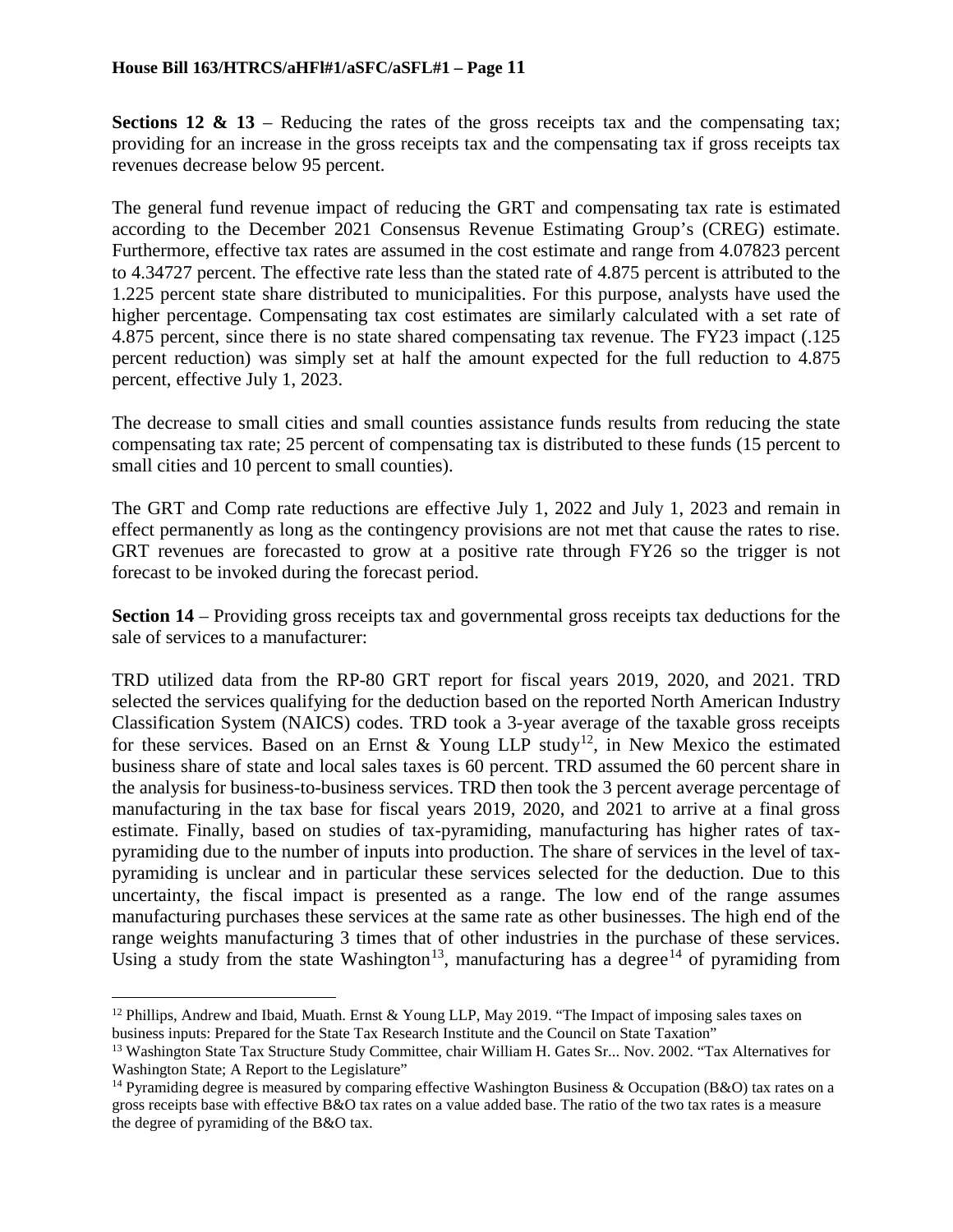approximately 2 to 7 depending on the type of manufacturing. Washington's tax structure is different than New Mexico's and it unclear what constitute services versus tangible inputs in the study so the analysis assigns a weighting of 3 to the degree manufacturing purchases at a higher rate than other industries. Caution is urged because NAICS codes are self-reported by taxpayers upon registration; to the extent taxpayers outside these NAICS codes legitimately claim the deduction, the fiscal impact could be impacted.

The December 2021 CREG base gross receipts forecast is used to forecast the change in the cost of the deduction over time. TRD adjusted the 5.7 percent FY23 growth rate over FY22 as the FY22 revenue estimate has non-economic impacts skewing the underlying economic growth rate. Historical splits between state and local GRT revenues are applied, and the effective statewide GRT rate for FY21 is assumed for the estimate with an adjustment for the state rate share decrease per this bill.

Note the estimate of anti-pyramiding provisions in Section 11 are subject to substantial uncertainty. For the purpose of this estimate, the high numbers have been reported.

**Section 15** – Providing gross receipts tax and governmental gross receipts tax deductions for feminine hygiene products (HB32):

The United States market for feminine hygiene products is \$4,310 million according to Statista, a provider of market and consumer data. The United States estimated female population in 2020 is 166.24 million. The female population in New Mexico is 1.052 million, or 0.63 percent of the total female population. Assuming the New Mexico market for feminine hygiene products is proportional to its share of the female population, the New Mexico market is estimated to be \$27.15 million (\$4,310 X .0063). The effective state gross receipts tax rate is 4.3 percent. Multiplying this rate by the \$27.15 million base indicates that the revenue loss for the state would be approximately \$1.183 million in 2022. The effective gross receipts tax rate for local governments is 3.1 percent. Multiplying this rate by the \$27.15 million base implies that the revenue loss for local governments would be approximately \$842 thousand in 2022. Statista projects the market for feminine hygiene products will grow by 4.6 percent per year from 2022 to 2026. This growth rate is used to project revenue losses after 2022.

TRD uses somewhat different effective tax rates than LFC staff and reports slightly higher fiscal impacts. These slightly higher impacts are reported in the Revenue Impact table.

## **SIGNIFICANT ISSUES: ADJUST HOLD HARMLESS DISTRIBUTION PROVISIONS FOR CERTAIN MUNICIPALITIES (AND COUNTIES)**

This section increases the complexity of Section 7-1-6.46 NMSA 1978 by basing the level of Food and Medical Hold Harmless on levels of poverty within the municipality compared to statewide levels of poverty. However, it somewhat simplifies Section 7-1-6.47 NMSA 1978 applicable to Counties.

This may be the first time this proposal has been discussed in bill form. Considering the list of municipalities that qualify for some increase in hold harmless distributions, it is clear that Gallup will be a major beneficiary of these provisions. It is equally evident that Los Alamos and Santa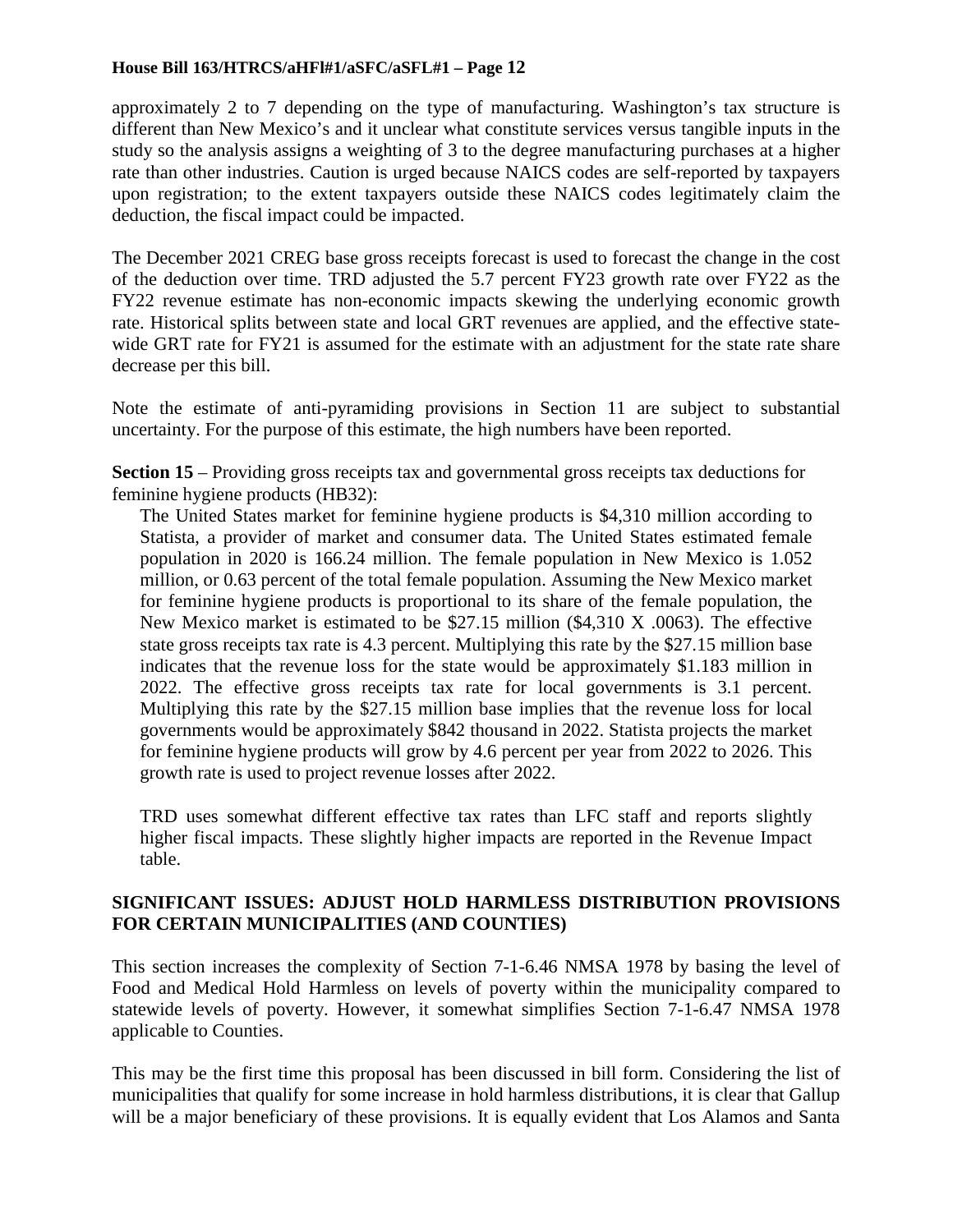Fe do not require additional benefits compared to other similarly situated municipalities in the state.

### **SIGNIFICANT ISSUES: 2021 PIT REBATE**

TRD notes the following:

Income tax rebates are a countercyclical fiscal policy instrument used to mitigate the loss of employment-based income experienced because of a negative shock to the economic system. The COVID-19 induced recession has had the most severe and prolonged impact on low- and middle-income families. Job losses have also been concentrated among those in the bottom quintile of incomes. Based on the website tracktherecovery.org, as of August 2021, New Mexico individuals with incomes less than \$27,000 have seen an 18% reduction in employment rates since January  $2020^{15}$ . By tying eligibility to the exemption for low-and middle-income taxpayers, these rebates will provide relief to taxpayers with federal adjusted gross income (AGI) of up to \$55,000 (joint filers, head of household and surviving spouse), \$36,667 (single filers) or \$27,500 (married filing separately). For tax year 2020, the median AGI of New Mexico residents that claimed exemption for low-and middle-income taxpayers was \$27,488 (joint filers), \$13,934 (single filers) and \$13,878 (married filing separately).

Economic theory suggests that a well-timed, temporary, and targeted fiscal stimulus can raise economic output and income in the short run, while minimizing long run  $costs<sup>16</sup>$  $costs<sup>16</sup>$  $costs<sup>16</sup>$ . Given that the proposed one-time rebate will be made available to households most likely to spend the rebate money<sup>17</sup>, it is possible that the rebate will aid in the state's short run recovery from the pandemic by increasing consumption.

There are also multiplier effects of a rebate such as this on the economy. Fiscal multiplier of a policy is the change in economic output achieved because of each dollar spent for that policy. The magnitude of the fiscal multiplier is debatable and a consensus among economists doesn't exist<sup>18</sup>. Although the policy is targeted towards those most negatively impacted by the pandemic, empirical evidence shows that even the most liquidity constrained households will not use the rebate for current consumption but to pay off debt and improve their future liquidity position<sup>[19](#page-12-4)</sup>. This behavior would reduce the magnitude of any economic boost the rebate was to have in the short run but make lower income New Mexicans more financially resilient.

Current statutory requirements for TRD to intercept tax refunds will offset the rebates to some taxpayers who have outstanding debts and obligations. Although taxpayers whose refunds/rebates are intercepted will not directly receive the financial benefit, their

<span id="page-12-1"></span><span id="page-12-0"></span><sup>&</sup>lt;sup>15</sup> Source: tracktherecovery.org<br><sup>16</sup> Elmendorf, Douglas W. and Jason Furman. 2008. "If, When, How: A Primer on Fiscal Stimulus." Hamilton Project Strategy Paper. Washington, D.C. Brookings Institute

<span id="page-12-2"></span><sup>&</sup>lt;sup>17</sup> Johnson, David S., Jonathan A. Parker, and Nicholas S. Souleles. 2006. "Household Expenditure and the Income Tax Rebates of 2001." American Economic Review 96(5): 1589–610.

<span id="page-12-3"></span><sup>&</sup>lt;sup>18</sup> Whalen, Charles, and Felix Reichling. 2015. "The Fiscal Multiplier and Economic Policy Analysis in the United States." Working Paper 2015-2. Washington, DC: Congressional Budget Office.

<span id="page-12-4"></span><sup>&</sup>lt;sup>19</sup> Matthew D. Shapiro & Joel Slemrod, 2009. "Did the 2008 Tax Rebates Stimulate Spending?," American Economic Review, American Economic Association, vol. 99(2), pages 374-79, May.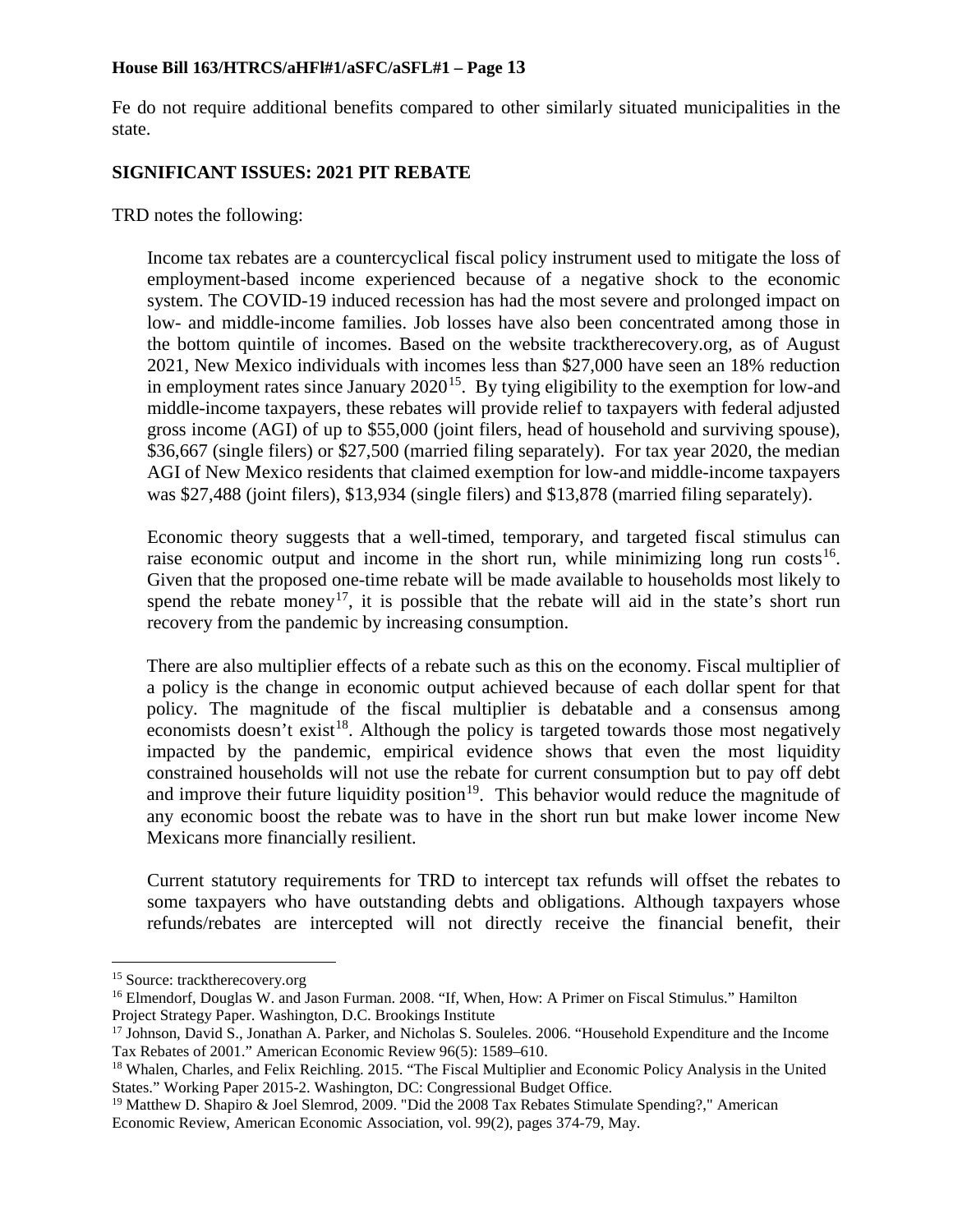outstanding debt will be reduced. For the one-time rebates enacted in the 2021 legislation session (SB1), about 2.7% of the \$101.4 million of tax relief was intercepted to pay taxpayer debts.

Rebates based on income thresholds can create cliff effects - sudden increases in tax liability as income rises. As a result, two taxpayers under identical economic circumstances may face very different tax liability depending on which side of the income threshold they fall in. By basing this rebate on [AGI], the rebate will [have a] cliff-effect...

## **SIGNIFICANT ISSUES: CHILD INCOME TAX CREDIT**

TRD notes the following: "The proposed child tax credit will erode horizontal equity in the state income taxes. By basing the credit on number of qualifying children, taxpayers with same level of income are no longer treated equally. Thus, two New Mexico residents who earn the same salary may have different tax liability given how many children they choose to have in their household. The credit will provide greater tax benefit to families with greater number of children. However, child tax credit is a tool to provide economic aid to families with children and is particularly helpful to lower income families. Recent changes to the federal child tax credit, for example, resulted in a drastic reduction in child poverty. While the proposed New Mexico credit may not have as dramatic an impact, the credit may be expected to have a significant impact in reducing child poverty and hunger in the state."

## **SIGNIFICANT ISSUES: ARMED FORCES RETIREMENT PAY EXEMPTION**

TRD notes the following:

"…. New Mexico is one of 42 states, along with the District of Columbia, that impose a broadbased PIT. The PIT is an important tax policy tool that has the potential to further both horizontal equity, by ensuring the same statutes apply to all taxpayers, and vertical equity, by ensuring the tax burden is based on taxpayers' ability to pay. Excluding types of retirement income from the taxable base is seen as eroding horizontal equity in state income taxes. By excluding income based on retirement status and profession, taxpayers in similar economic circumstances are no longer treated equally, with older taxpayers receiving a benefit not available to younger taxpayers at the same level of income."

"New Mexico, along with seven other states, has the third highest income level (\$25,100) at which a couple's income may begin to be taxed. Conversely, Pennsylvania's income tax is applicable to most non-zero income. So, while New Mexico taxes retirement income, including for military retirees, the state does not begin to tax a couple's income until the \$25,100 threshold. New Mexico also provides PIT exemptions to low-income individuals aged 65 years and older or blind."

"Excluding types of retirement income from the taxable base is seen as eroding horizontal equity in state income taxes. By excluding income based on retirement status and profession, taxpayers in similar economic circumstances are no longer treated equally, with older taxpayers receiving a benefit not available to younger taxpayers at the same level of income."

"There are many reasons why states may exempt some income for retirees, such as lessening the economic burdens for individuals on fixed incomes and trying to attract retirees to the state.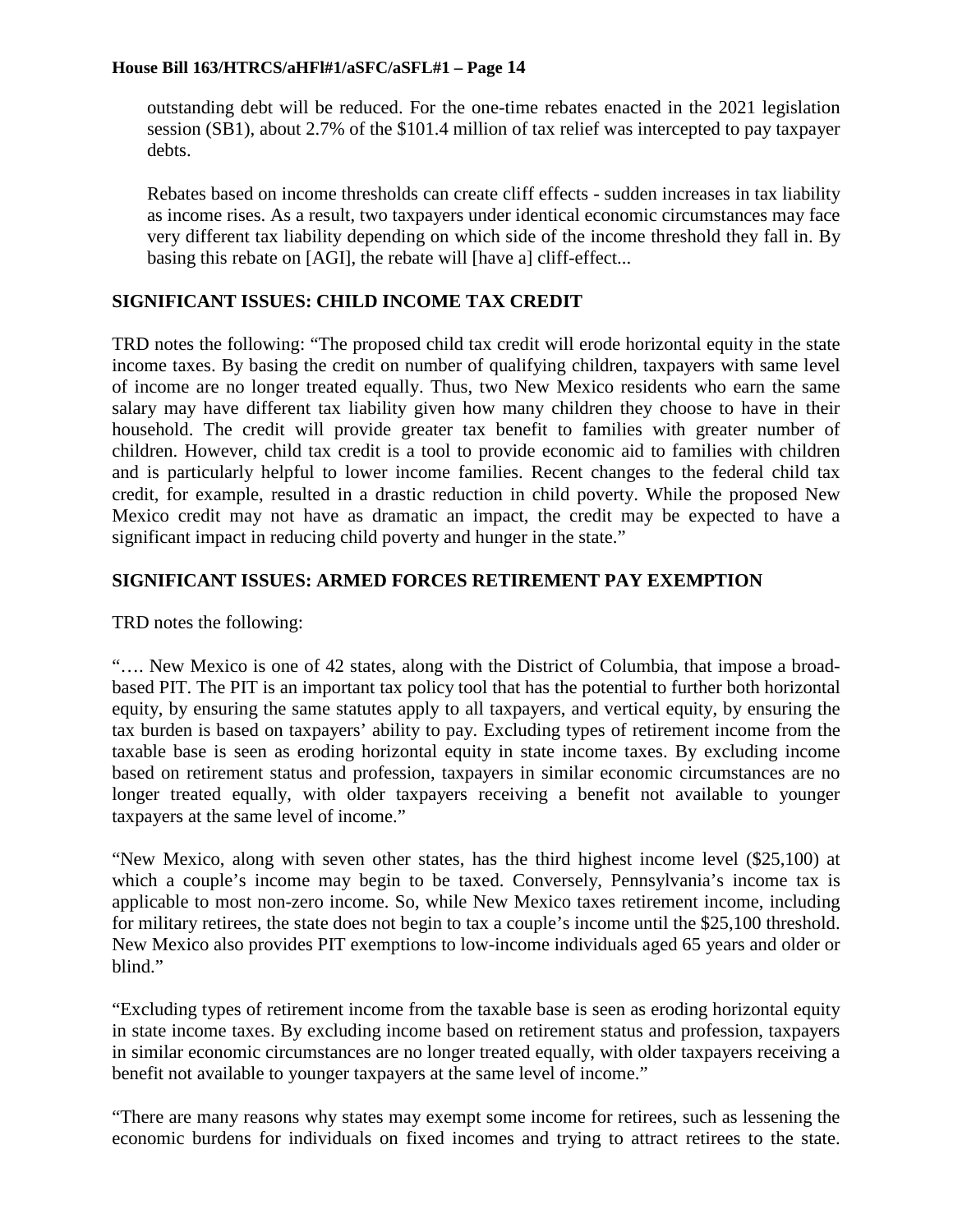Exempting retirement income is one of many factors that could help in achieving that goal, but will not necessarily have that result. For example, Texas does not tax any income, military retirement or otherwise, at all. Yet the state features as one of the least tax friendly states for retirees in the country because of its high property and sales taxes<sup>20</sup>. Notably, New Mexico's property taxes are amongst the lowest in the nation. Looking at New Mexico's tax code holistically, the proposed exemption may not be necessary, at least not to achieve this policy goal, especially if the exemption is contrary to other, over-arching tax policy goals of simplicity and equity."

"Regarding attracting more retirees to the state, exempting retirement income is one of many factors that could help in achieving that goal. For example, Texas does not tax any income, military retirement or otherwise, at all. Yet the state features as one of the least tax friendly states for retirees in the country because of its high property and sales taxes<sup>[21](#page-14-1)</sup>. Notably, New Mexico's property taxes are amongst the lowest in the nation. Looking at New Mexico's tax code holistically, the proposed exemption may not be necessary, at least not to achieve this policy goal, especially if the exemption is contrary to other, over-arching tax policy goals of simplicity and equity."

## **SIGNIFICANT ISSUES: SOCIAL SECURITY EXEMPTION**

States that tax social security benefits broadly fall into four categories: (1) states that fully exempt social security benefits from their state income tax; (2) states that tax social security benefits the same way in which the federal government taxes them; (3) states that base benefit exemptions on certain factors such as age or income; and (4) states that do not tax income at all. Twelve states tax social security benefits to some extent. New Mexico is one of two states that follow the federal rules for including a portion of social security benefits as part of taxable income, and the state also provides a deduction for low- to middle-income persons over age 65 to help offset the tax on social security benefits.

At the federal level, if the taxpayer's adjusted gross income (AGI) including half of social security benefits totals less than \$32 thousand for married couples filing jointly or \$25 thousand for single filers, none of the benefit amount is included in gross income. Accordingly, none of it is subject to federal income tax or state income tax. For AGI including half of social security benefits that exceeds \$44 thousand for married joint and \$34 thousand for single, then 50 percent to 85 percent of social security income is taxable.

The Aging and Long-Term Services Department (ALTSD) points out that seniors with adjusted gross income levels less than two to three times the poverty standard, do not pay taxes and will see no impact from this bill. Three times the poverty standard for 2022 is \$38,640 for one person, \$52,260 for two. However, seniors and adults with disabilities who receive social security and have additional income sources, putting them into a taxable income bracket, will be affected by this bill.

<span id="page-14-0"></span> <sup>20</sup> [https://www.kiplinger.com/kiplinger-tools/retirement/t055-s001-state-by-state-guide-to-taxes-on](https://www.kiplinger.com/kiplinger-tools/retirement/t055-s001-state-by-state-guide-to-taxes-on-retirees/index.php?state_id=44)[retirees/index.php?state\\_id=44#](https://www.kiplinger.com/kiplinger-tools/retirement/t055-s001-state-by-state-guide-to-taxes-on-retirees/index.php?state_id=44)

<span id="page-14-1"></span><sup>&</sup>lt;sup>21</sup> [https://www.kiplinger.com/kiplinger-tools/retirement/t055-s001-state-by-state-guide-to-taxes-on](https://www.kiplinger.com/kiplinger-tools/retirement/t055-s001-state-by-state-guide-to-taxes-on-retirees/index.php?state_id=44)[retirees/index.php?state\\_id=44#](https://www.kiplinger.com/kiplinger-tools/retirement/t055-s001-state-by-state-guide-to-taxes-on-retirees/index.php?state_id=44)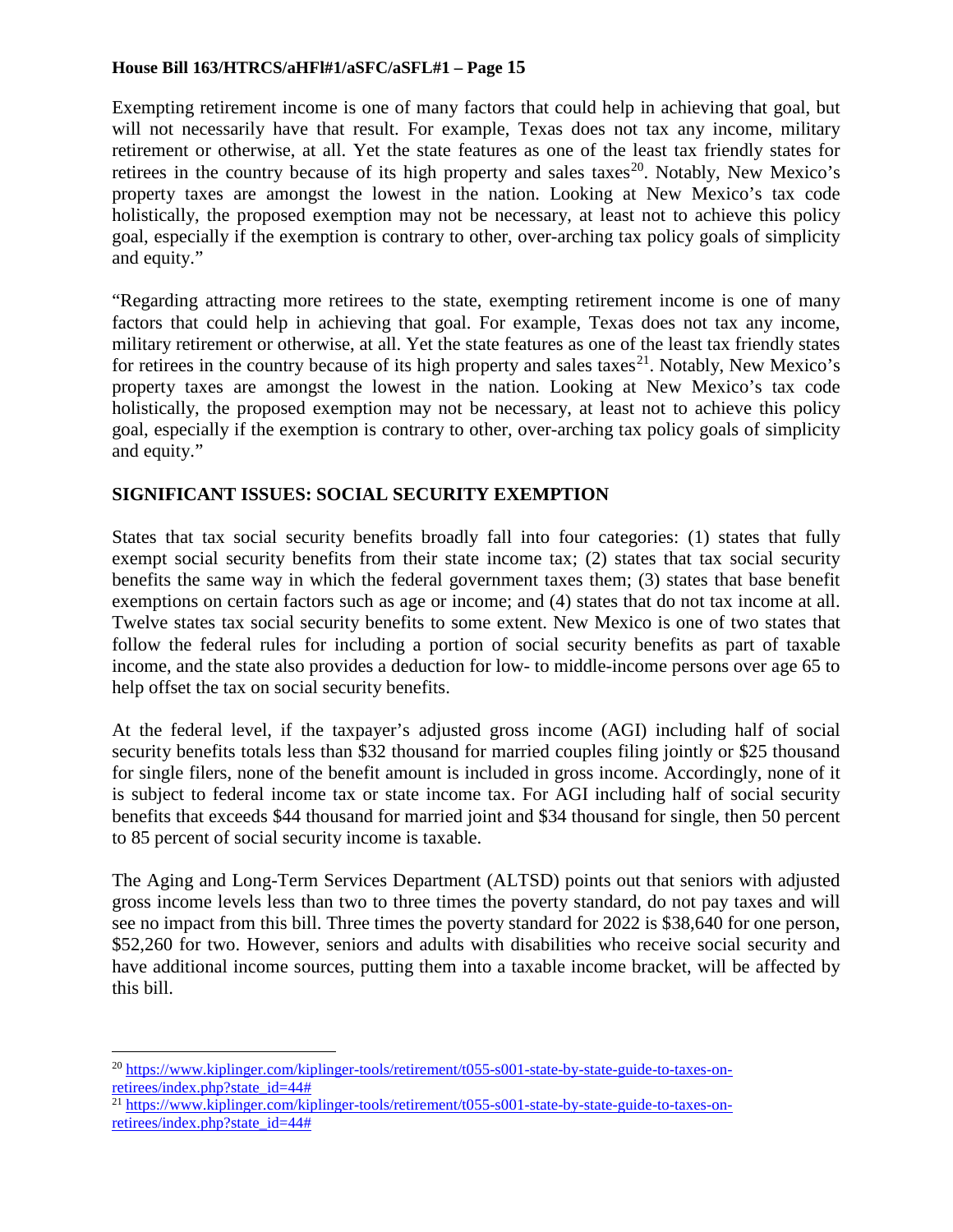See the *Other Significant Issues: Social Security Exemption* section of this FIR for additional discussion.

## **SIGNIFICANT ISSUES – NEW SOLAR MARKET DEVELOPMENT TAX CREDIT**

According to EMNRD, the agency "has seen a measurable increase in applications submitted for tax credit certificates under the New Solar Market Development Income Tax Credit. This has resulted in an increased workload at EMNRD. The amendments to increase the cap to \$12 million and make the credit refundable will likely increase volumes and may encourage low- or middle-income homeowners and fixed income applicants to install solar systems, which would represent an expansion of the applicant pool."

"EMNRD's data indicates that the Solar Tax Credit became effective on March 1, 2020, and for that nine-month period over 2,364 solar installations were certified for a tax credit. The total amount of tax credit certificates for 2020 was \$6,682,831. To date, the 2021 tax credit certificates are at 1,680 with a tax credit amount certified of \$5,166,768. Applications for 2021 can be submitted until December 31, 2022. Based on the rate of applications received to date, it is likely that the current annual cap will be reached for 2022 applications."

TRD provides the following: "The bill extends the end date for the credit from 2028 to 2032. TRD supports sunset dates for legislators to review the impact of a credit before extending them, if a sufficient timeframe is allotted for tax incentives to be measured."

"The broader question of subsidizing solar energy has many economic factors to consider including job creation, impacts to established markets, and environmental concerns. A credit is a tax expenditure that gives preferential tax treatment to certain taxpayers. Some economists would argue that energy costs should include indirect impacts of energy use such as environmental impacts. Thus solar energy, which is often expensive to start-up, should be given tax incentives due to its low environmental impact and health and social benefits for the current and future populations. The long-term environmental, health and social benefits outweigh the short-term revenue cost. New job opportunities are associated with solar energy generation, such as solar photovoltaic installers, engineers, and managers. But job displacement also occurs with the shifting incentives for energy production away from traditional fossil fuels. Employees of both the San Juan Generating Station and associated coal mines face losing jobs with the closing of the station and care must be taken to ensure economic stability for those workers."

Given the uncertainty of the federal tax credit for residential solar continuing beyond tax year 2023, this state solar credit would provide a partial replacement for the federal credit. The proposed credit would support continued consumer demand and stability for the solar energy market. The credit aligns with Executive Order 2019-003, which aims to address climate change and energy waste prevention.

Making the credit both refundable and transferrable may allow lower and middle-income households to install solar because the benefit of the credit will be available sooner. Any transfer of the credit must be at full credit value, which will ensure that any taxpayer who sells their credit, perhaps to a solar installation firm, still receives the full value of the credit. (LFC note: not infrequently, the buyer of the credits will pay a fraction as low as 50 percent of the value of the credits. Economists calling this "extracting the rents".)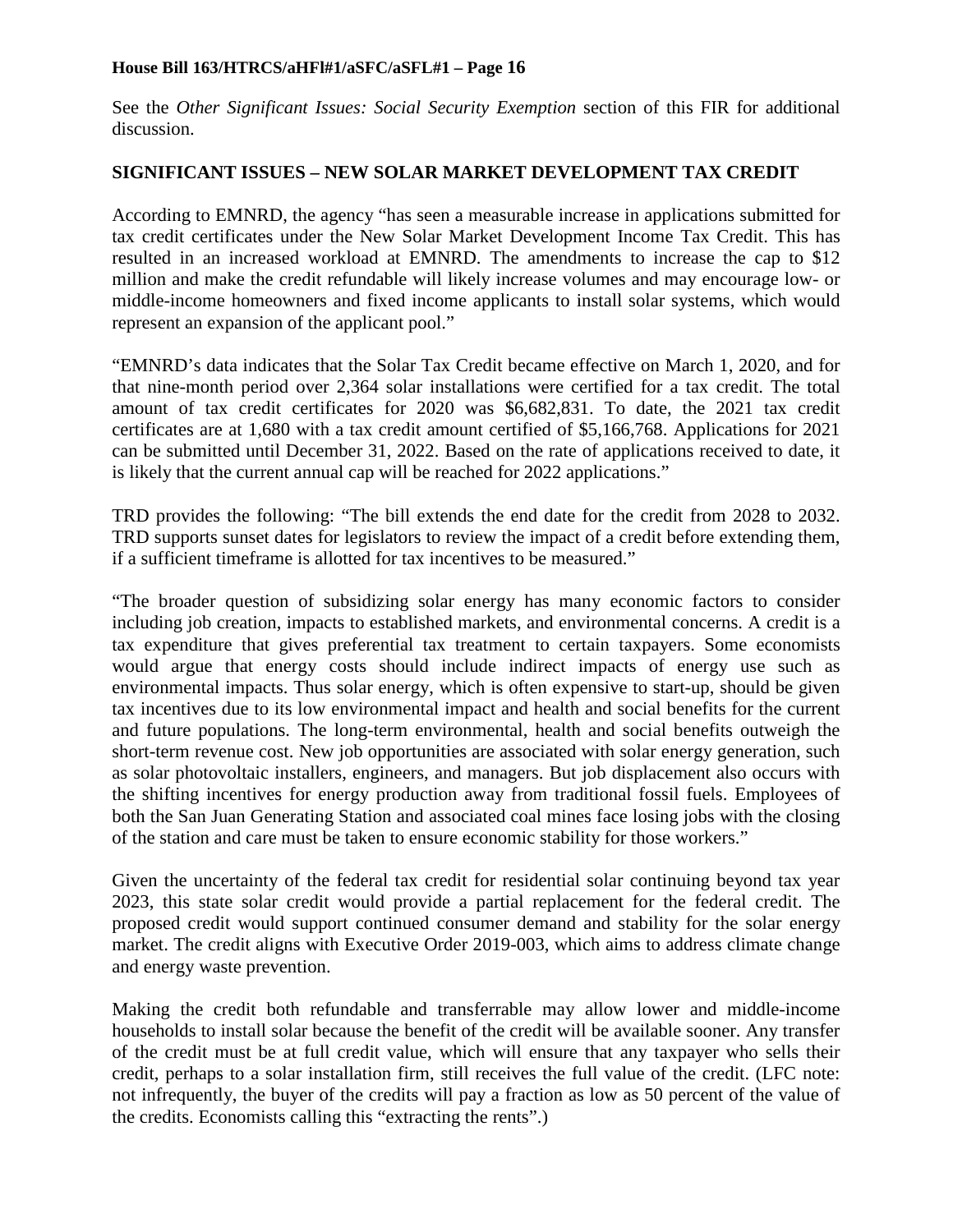In previous personal income tax credits, including the former solar market development credit, the Legislature chose to implement a collateral corporate income tax credit. The current law does not allow a solar credit to be claimed on regular corporate income tax returns. However, the advent of virtually universal acceptance and use of pass-through entities (PTEs), including Sub-S corporations, Limited Liability Companies (LLCs), partnerships, limited liability partnerships, and others is critical. This credit can be claimed on personal income tax returns reporting income and liability from PTEs.

## **SIGNIFICANT ISSUES – SUSTAINABLE BUILDING TAX CREDITS**

This can best be understood as a technical amendment to permit or require access to the provisions of the 2021 Sustainable Building Tax Credits with a separate limit a year earlier than provided last year.

### **SIGNIFICANT ISSUES – GROSS RECEIPTS AND COMPENSATING TAX RATE DECREASE**

If FY24 through FY28 gross receipts tax revenue transfers to the general fund are less than 95 percent of the previous year's corresponding transfers, then the state gross receipts tax rate would be restored back to the 5.125 percent level. In February 2025, the DFA Secretary would compare FY24 general fund gross receipts tax receipts (including year-end audit adjustments) to final FY23 comparable general fund receipts. If the FY24 amounts were less than FY23, the 5.125 percent rate would be restored for FY25, which would begin July 1, 2025. Similar calculations, determinations and restoration would occur for the next four fiscal years.

By lowering the state GRT rate, New Mexico could increase its business tax climate competitiveness nationally and with surrounding states. Arizona, Colorado, and Texas have average combined state and local tax rates of 8.4 percent, 7.72 percent, and 8.19 percent, respectively. By lowering the state GRT rate by a quarter percent, New Mexico could have the lowest average combined state and local tax rate of 7.58 percent. It should be noted, however, that the Gross Receipts tax is imposed on most services, including construction, as well as the more conventional sales tax base that includes most tangible personal property and building materials but not construction services.

According to the Tax Foundation's *2021 State Business Tax Index*, New Mexico ranks  $41<sup>st</sup>$  in the nation for its gross receipts tax when compared with other state tax rates. For all taxes, New Mexico is in the middle of the pack, ranking 23rd, due to better rankings for personal income taxes, a top 10 ranking in corporate and unemployment insurance taxes, and best in the nation for property taxes.



The increase in GRT rates over the years has

exacerbated the effect of tax pyramiding, still an issue in many industries despite multiple exemptions and deductions attempting to mitigate the impact. Lowering GRT rates would not change the mechanism of pyramiding, but it would provide some relief for the impact of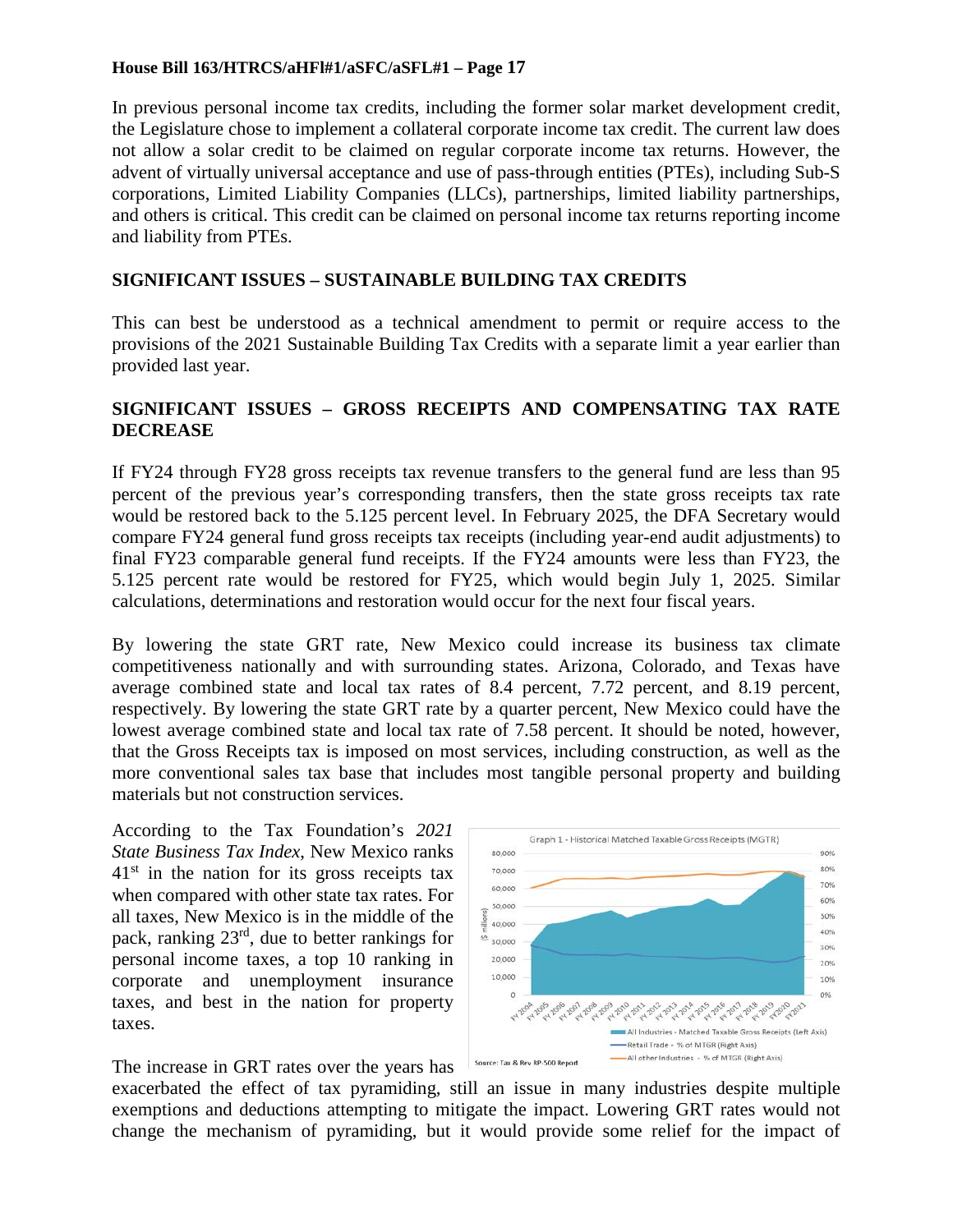pyramiding and reduce the effective rate more than the rate reduced in the bill.

The Department of Finance and Administration Reports:

To maintain revenues in the wake of the Great Recession, the statewide GRT rate increased by 1/8 percent (or 0.125 percent to 5.125 percent in 2010. According to the Taxation and Revenue Department, New Mexico has not decreased its statewide gross receipts tax rate since 1981. This tax decrease of 2/8 percent (or 0.25 percent) is more than double the increase in 2010.

Since the GRT effectively functions as New Mexico's sales tax as well, consumers and businesses may see a decrease in the net costs of taxable goods and services if this bill is enacted and other variables remain constant.

The Taxation and Revenue Department reports:

Good tax policy begins with taxing a broad base and imposing a low rate. Since 2019, New Mexico's GRT base has been broadened to include internet sales and a broader type of hospital receipts. Graph 1 below demonstrates this recent expansion of the GRT base (Matched Taxable Gross Receipts). Since the Great Recession, although the total GRT base had increased steadily, retail trade had been declining as a share of the base. Some of this decline reflected consumers choosing non-taxable internet sales. With taxation of internet sales beginning July 1, 2019, retail trade's share of the tax base increased significantly. With the broader base, a lower rate is justified benefiting all New Mexicans. Although reducing the GRT and compensating tax rates reduces General Fund revenues, this comes after significant increases in revenue from the expansion of the tax base over the last few years.

A lower tax rate supports all industries in the economy, providing relief to local businesses and consumers, and makes New Mexico more competitive with other states. The reduction in the GRT and compensating tax rates reduces the impact of pyramiding, where the same final good or service is taxed multiple times in the production process and can result in effective tax rates significantly higher than the current 5.125 percent state GRT rate. This increases the cost of New Mexico exports, providing a significant obstacle to the manufacturing sector.

Consumers will receive the benefit especially among lower-income families because the GRT is a regressive tax; the lower a person's income, the higher percent of their income is spent on GRT. The tax relief provided to New Mexico families may be used to increase savings, pay off debt, and improve quality of life. Lower income New Mexicans will circulate these tax savings back into the economy.

## **SIGNIFICANT ISSUES – DISCLOSED AGENCY**

This bill creates a definition of "disclosed agency" in the Gross Receipts and Compensating Tax Act. Disclosed agency has been a frequent source of tax litigation in New Mexico since the 1990s, and this definition will provide clarity to prevent disputes. Tax protests and litigation are costly both for taxpayers and TRD, and this bill will create savings on both sides of tax disputes. This definition will also prevent tax pyramiding on receipts an agent receives on behalf of the agent's principal.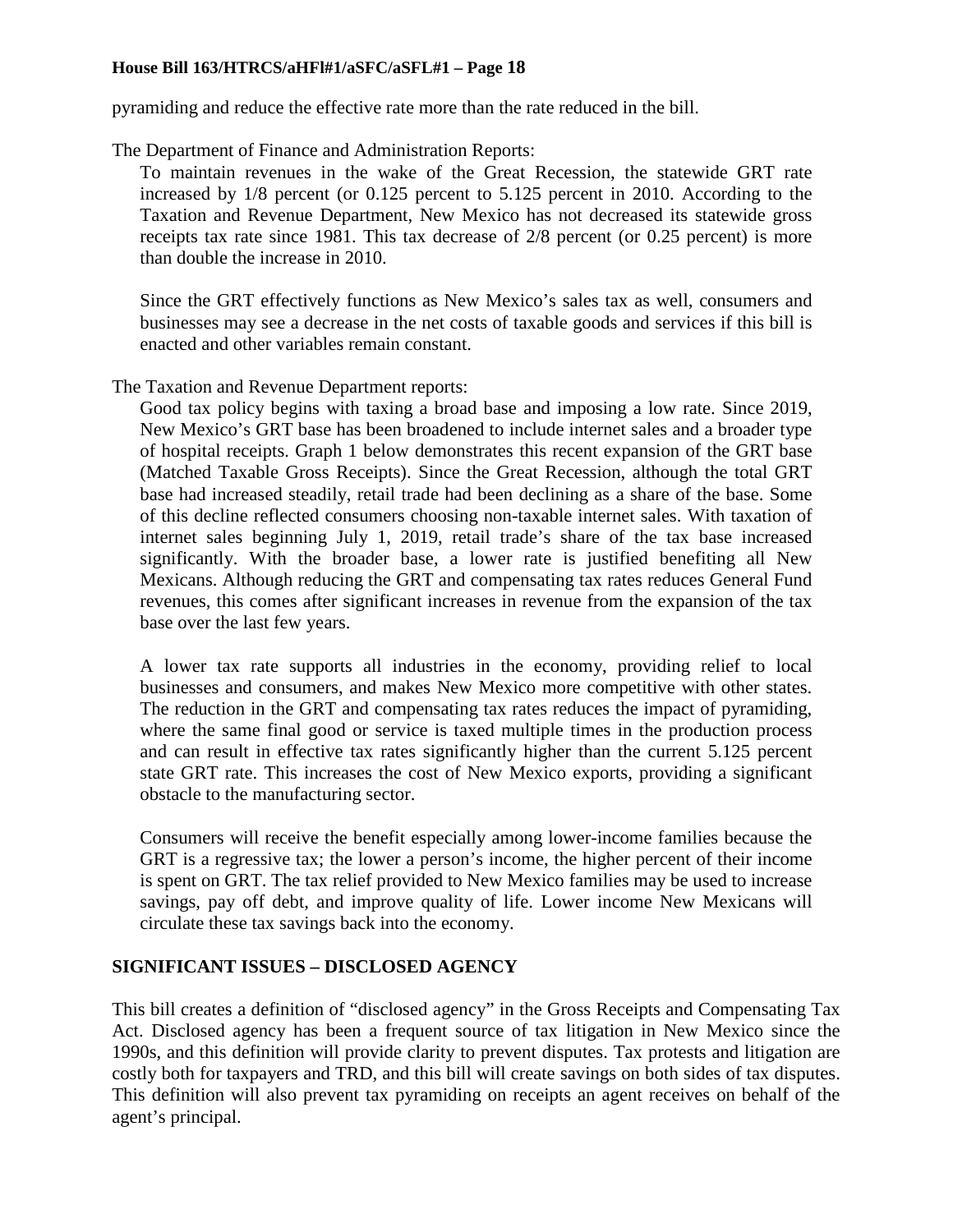The definition of disclosed agent would make it easier for companies such as temporary staffing companies and other similar companies to claim the exemption from the GRT and Compensating tax on the wages they collect from employers and pass on to the temporary employees. Data from the RP-80, a report generated by the Taxation and Revenue Department reflecting sectorbased GRT activity was used to determine the fiscal impact.

## **SIGNIFICANT ISSUES – BUSINESS-TO-BUSINESS SERVICES FOR MANUFAC-TURING GRT DEDUCTION**

#### TRD notes:

The deduction for qualified business services sold to manufacturers may reduce operational costs for manufacturers that use these services. These lower costs may be viewed as a reduction in tax pyramiding, as well as a leveling of the playing field for small businesses that are likely to be more reliant upon external business services. However, while larger businesses are more likely to have in-house accounting, legal, etc. departments, they also have tax liabilities associated with these in-house services in place of the GRT currently paid by businesses that use outside services, such as unemployment tax and social security withholding on employee pay, as well as overhead costs such as office space, health insurance premiums if applicable, and other employee costs. The bill may unintentionally encourage larger companies to shed in-house professional staff in favor of using independent contractors to provide professional services, by economically advantaging the use of outside professional service providers, who bear those costs themselves. The deduction also singles out certain service providers for favorable treatment, violating principles of tax equity.

TRD is concerned that this section is not a true anti-pyramiding provision, but rather represents a wholesale reduction in taxes on services, when those services are supplied to a manufacturer. For example, if a manufacturer is involved in litigation regarding one its products, then those receipts will be deductible; the bill states that professional services need only "be related" to a manufactured product to be deductible, and litigation, e.g. product liability litigation, regarding a product "relates to" that product. But the cost of litigation is not a real manufacturing input, and therefore allowing a deduction for litigation services is not an anti-pyramiding provision, but just a diminishment of the tax base. Either the deduction should be limited to receipts from true manufacturing inputs, or the definition of when a service relates to a manufactured product should be significantly tightened. Similarly, whether a service "relates to" a particular product may be unclear, and will likely lead to taxpayer disputes as to whether the deduction is applicable to a particular service or set of receipts. The loose definition also invites abuse of the deduction.

Tax incentives may be used to promote economic development, but over time they narrow the tax base, and require that the lost revenue be made up elsewhere, to maintain the same level of government services. Narrowing the tax base therefore often requires raising rates on the remaining taxpayers. Sound tax policy calls for a broader tax base, with lower tax rates. The deduction does not comport with these tax policies.

Finally, making a specific deduction for manufacturers violates good tax policy, and horizontal equity, by treating similarly placed businesses differently, depending on the type of business they are engaged in. Allowing special treatment for manufacturers will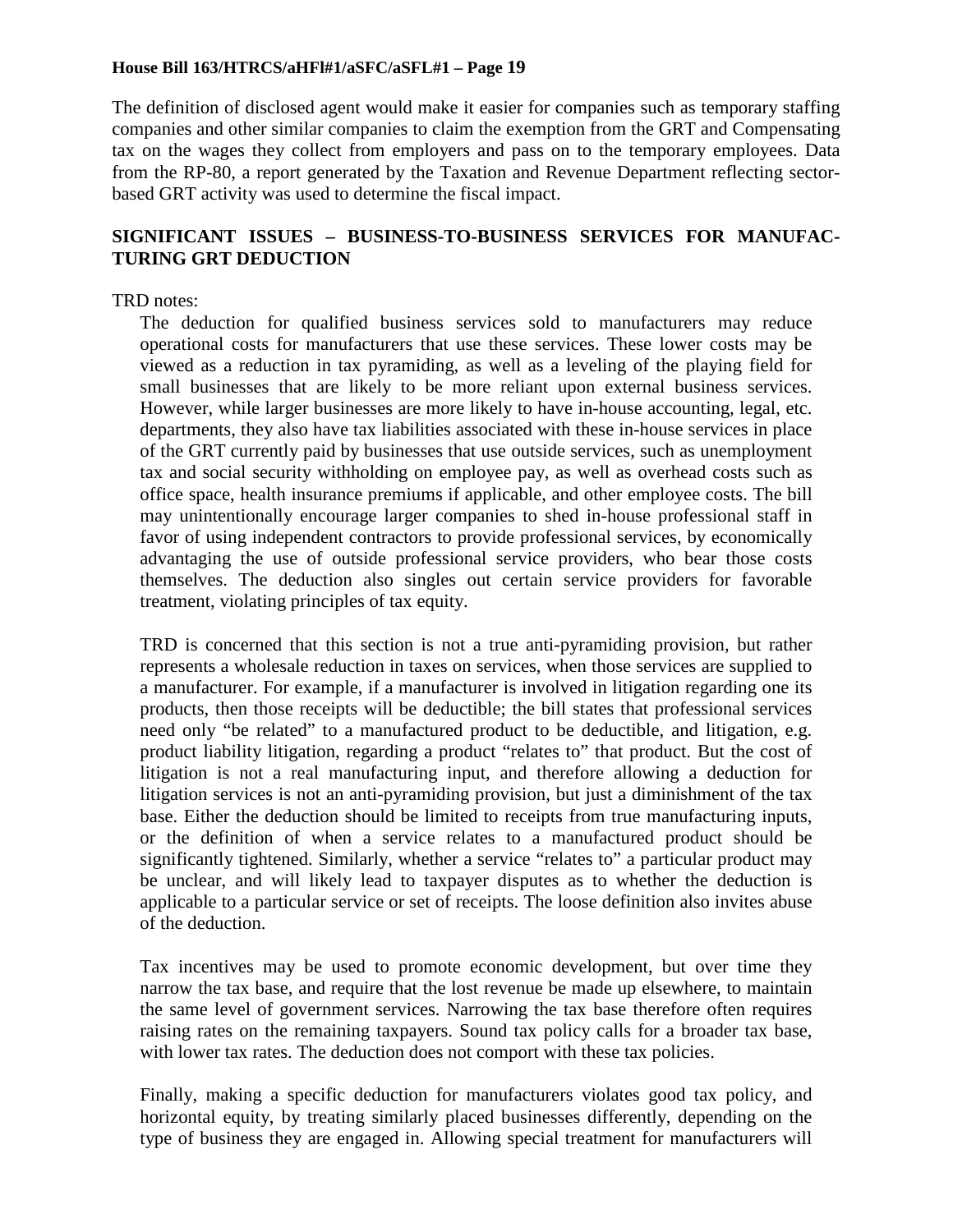invite claims by other types of business to be allowed the same deduction when services are provided to them, further narrowing the tax base at considerable cost to the General Fund.

#### **SIGNIFICANT ISSUES: FEMININE HYGIENE PRODUCTS GROSS RECEIPTS**

TRD notes, "..feminine hygiene products as defined in the bill may be considered to be healthcare products, and the bill would provide financial relief to families that struggle to afford such products. Deductions however reduce the tax base, and may result in a reduction in government services, an increase in taxes in other areas, or both."

#### **PERFORMANCE IMPLICATIONS**

Pertaining to the New Solar Market Development Tax Credit, the LFC tax policy of accountability is met with the bill's requirement to report annually to an interim legislative committee regarding data compiled from reports from taxpayers taking the deduction and other information to determine whether the deduction is meeting its purpose. The actual report from TRD to the Legislature is likely to be in the form of the annual update of the TRD Tax Expenditure Report. However, note refundability makes this tax credit different from the 2020 enactment. TRD might be able to separately detail the amount of carryover.

TRD recommends all tax incentive legislation include specific standardizations to facilitate operational efficiency. This includes: (1) Tax credits programs should be limited to five year periods. This term facilitates a market-facing analysis, whereby market changes can be acted upon by legislators; (2) Credits should not be refundable, but they should incorporate a standardized carryforward period of three years. This limits the evaluation period of any tax credit incentive to a total of eight years, and limits the fiscal obligation to a period of three years after expiration; and (3) Legislation should require tax filers to apply for any credit within 12 months of the calendar year the filer qualified for the credit. This incentivizes the filer to use the credit program timely, or risk losing eligibility due solely to their nonfeasance.

The Social Security exemption will probably be reported in TRD's annual Tax Expenditure Report. The Gross Receipts and Compensating tax reductions will not be reported by TRD in the annual Tax Expenditure Report, but it is expected that TRD and LFC will separately calculate the reduction in the quarterly updates of the revenue estimates conducted by the Consensus Revenue Estimating Group (CREG).

### **ADMINISTRATIVE IMPLICATIONS -- EMNRD**

EMNRD states ongoing staff resources are required to manage, redesign electronic application processes, provide system reviews, certify systems for tax credit eligibility, collect data, and maintain a database. Based on feedback from past applicants, many struggled with electronic submissions. In anticipation of increased volumes, EMNRD will need to revise the electronic platform to ensure continued struggles do not increase paper applications which further slowdown processing and significantly increase administrative workloads.

The earlier effective date for the SBTC program will have fiscal impact for EMNRD, as the 2015 SBTC and 2021 SBTC programs will be active concurrently during 2022. EMNRD's Energy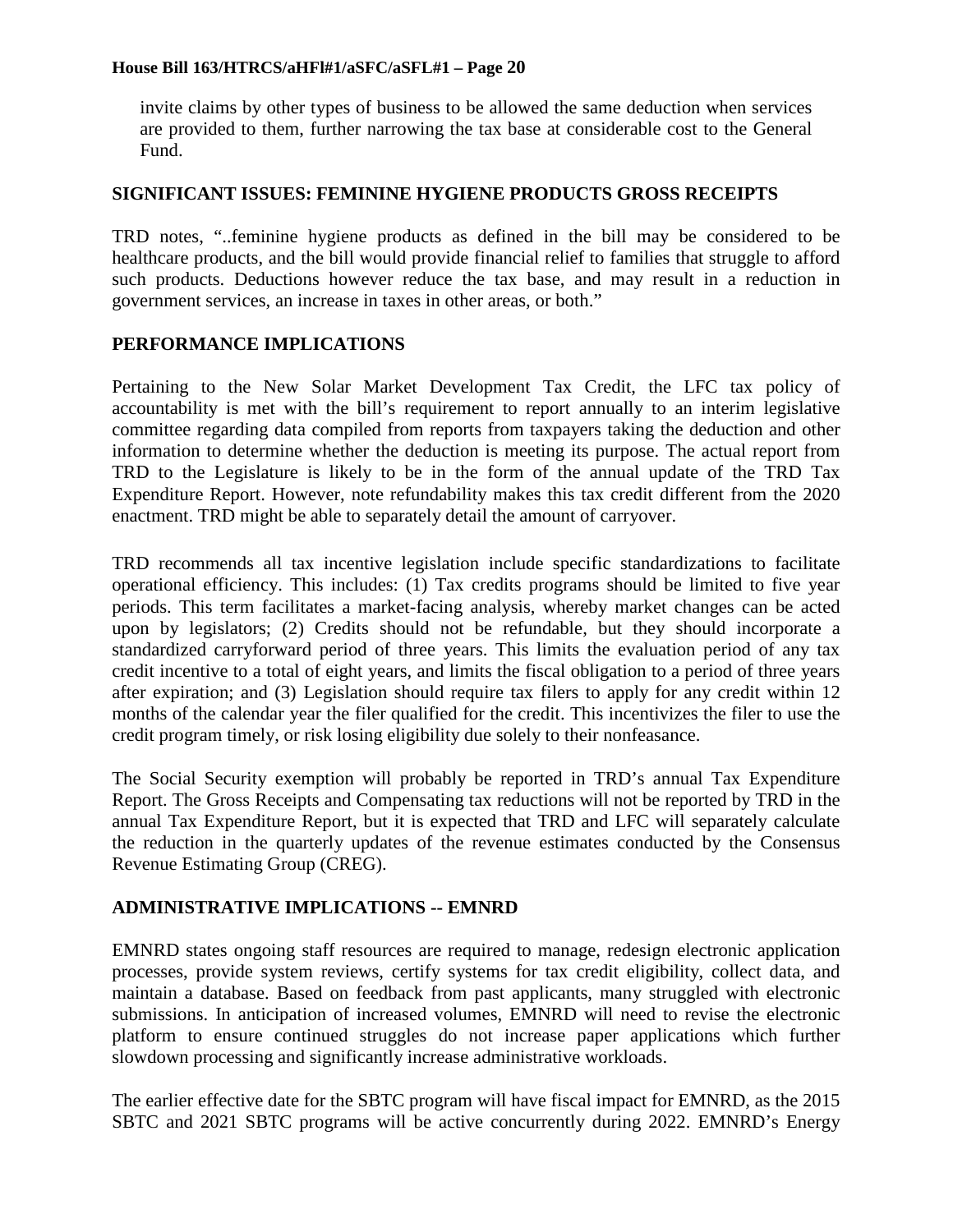Conservation and Management Division will require additional staffing resources to revise rules, review applications, and develop an electronic submission process for the 2021 SBTC while simultaneously administering the 2015 SBTC. This includes an estimated annual cost for initiation and continued administration of the program of \$80.0 for a new FTE position including benefits, and approximately \$60.0 for program design, administrative, legal, and information technology staff.

## **ADMINISTRATIVE IMPLICATIONS -- TRD**

All sections of the bill will require TRD to make information system changes and update forms and publications. Personal Income Tax and Corporate Income Tax respective credit changes will be implemented with annual tax year changes. The following details specific section impacts to divisions within TRD:

This bill implementation will have an overall high impact on TRD's Information Technology Division (ITD), approximately 1,300 hours or about 6 months and \$245,164, \$240 thousand of contractual resources through FY28 and \$5,164 of staff workload costs.

**Social Security Exemption:** ITD will required approximately 100 hours or about 1 month and \$5,164 of staff workload costs. This includes implementing a new exemption in GenTax and the Taxpayer Access Point. These updates will be implemented with annual tax year changes.

**GRT and Compensating Tax Rates:** Lowering the imposition of gross receipts tax and compensating tax state rates to 4.875 percent, from 5.125 percent, will take approximately 1000 hours or approximately \$200 thousand for the initial rate change and 40 hours for a subsequent rate change if enacted, for a cost of \$8,000 in contractual resources.

GRT filer's kits will have already been mailed with older rates to paper filers before the effective date of the bill. RPD estimates mailing costs of \$14,479 to send a letter to all taxpayers that receive filer's kits explaining the rate change per the proposed legislation.

The Administrative Services Division (ASD) will work with ITD to implement the new rates and test distributions. ASD will have \$5,200 in associated staff workload costs.

Due to the effective date of July 1, 2022 for several sections of this bill and other proposed bills, any changes to rates, deductions and distributions adds to the complexity and risk TRD faces to ensure complete readiness and testing of all processes.

**Solar Tax Credit:** Currently, all certifications must be entered manually, so if increasing the cap and making the credit refundable leads to an increase in the number of claims received, the administrative workload for TRD will increase.

**Nurse Tax Credit:** Audit procedures will need to be updated to verify the eligibility of the credit. The Revenue Processing Division (RPD) will require an additional temporary position at a cost of \$55,000 as certifications must be entered manually. In addition, as returns with the credit are submitted, they will need to be manually reviewed. These changes will be incorporated into annual tax year implementation and cost \$12,500 to RPD for staff workload costs.

RPD assumes that electronic transfer of credit information will not occur before the effective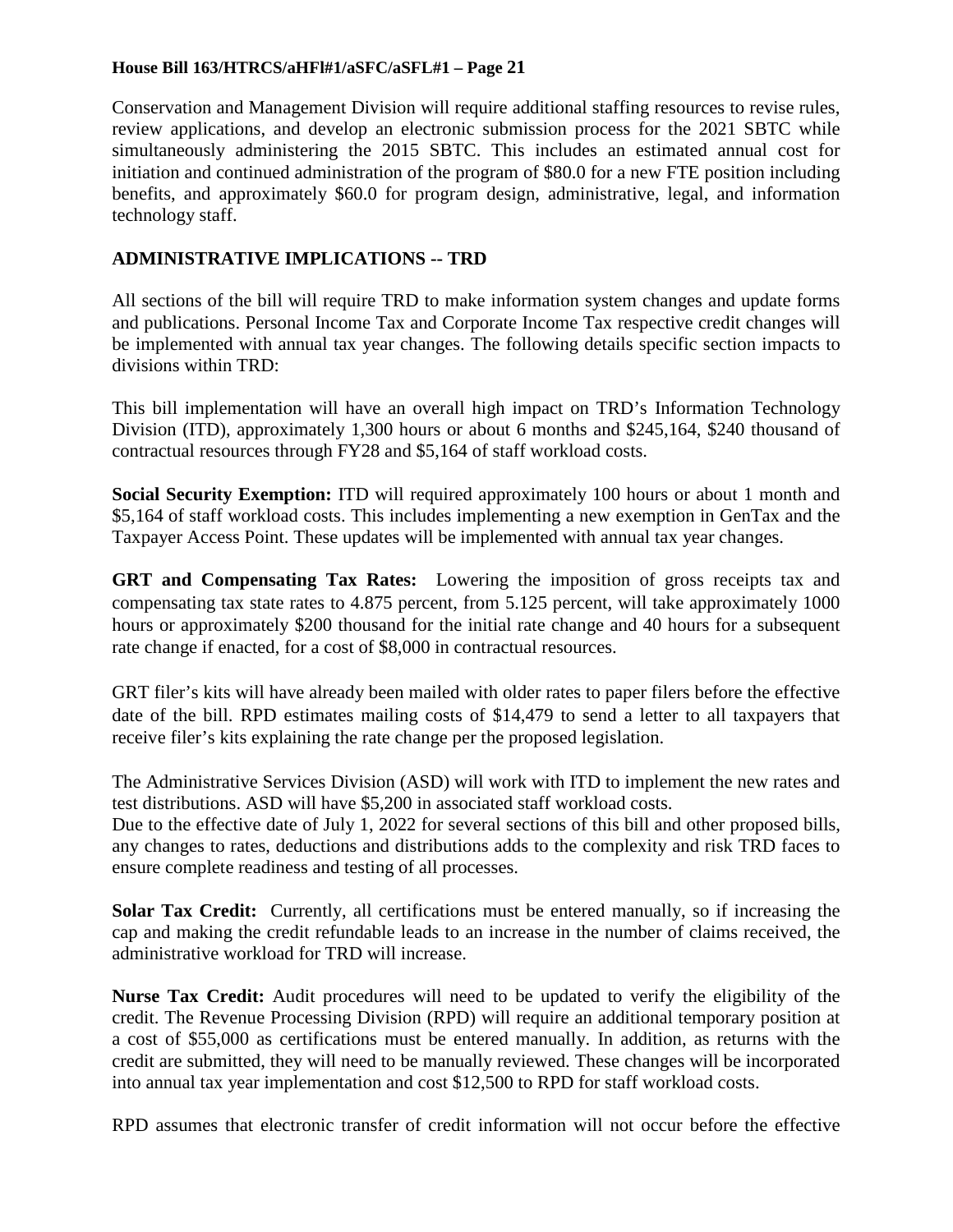date of the bill and thus an additional FTE will be required to process additional credit claims. The recurring budget estimate for Tax Rev is based on a Tax Examiner-A.

#### **CONFLICT, DUPLICATION, COMPANIONSHIP, RELATIONSHIP**

Sections 1 & 2: Hold harmless distributions SB26 Hold Harmless Distributions

Section 3: Nurse income tax credit: HB17 Expand Rural Health Practitioner Tax Credit HB38 Rural Health Care Practitioner Tax Credit HB190 Income Tax Credit for NM Nurses SB115 Expand Rural Health Care Tax Credit

Section 4: PIT rebate SB215 2022 Nonrefundable Tax Credit

Section 6: Military retirement exemption HB76 Military Retirement Income Tax Exemption HM 55 Study Military Retirement Tax Exemption SB85 Tax Exemption for Military Retirement Pay SB128 Uniformed Svc. Retiree Income Tax Deduction

Section 7: Social security exemption:

HB48 Exempt Social Security Income from Income Tax HB49 Exempt Social Security Income from Income Tax HB158 Real Estate Transfer Taxes & Social Security SB5 Reducing Rates of Gross Receipts Tax (STBTC sub) SB49 Exempt Social Security From Income Tax SB108 Exempt Social Security From Income Tax SB121 Exempt Social Security From Income Tax

Section 8: New solar tax credit

HB34 Solar Market Development Tax Credit Extension SB44 New Solr Market Development Income Tax Credit Changes

Sections 9 & 10: Sustainable building tax credit HB125 Sustainable Building Tax Credit Dates

Section 11: Disclosed agents: SB5 Reducing Rates of Gross Receipts Tax

Sections 12 & 13: Gross receipts and compensating tax rate reduction: HB15 Tribal Gross Receipts Tax Rates HB39 GRT Deduction for Nonathletic Special Events HB47 Exclude Home Health Care from DSB Sourcing HB67 Tech Readiness Gross Receipts Tax Credit HB72 Space Ticket Gross Receipts HB82 Dialysis Facility Gross Receipts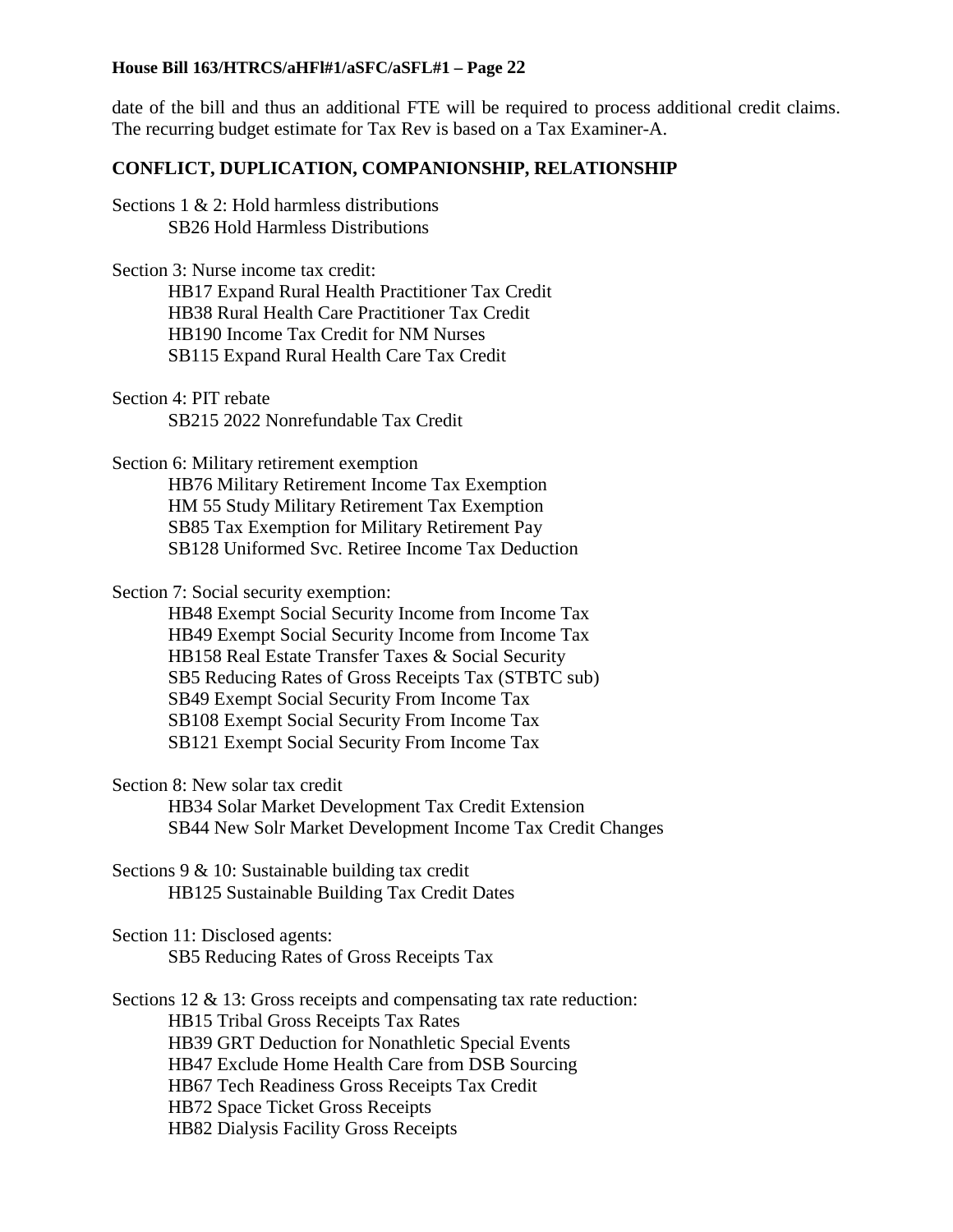SB5 Reducing Rates of Gross Receipts Tax

Section 14: Business to business manufacturers: SB5 Reducing Rates of Gross Receipts Tax

Section 15: Feminine hygeine GRT reducton HB32 Feminine Hygiene Gross Receipts

## **TECHNICAL ISSUES**

## **Child Tax Credit**

TRD notes, "...presumably, the bill intends that the determination of a qualifying child continue to be controlled by IRC Sec. 152(c) and any IRS regulations or guidelines (even though the federal exemption will not be permitted). The bill, however, further expands who is considered a "qualifying child" to include a "child or step-child of the taxpayer who would be a qualifying child for federal income tax purposes if the public assistance contributing to the support of the child or stepchild was considered to have been contributed by the taxpayer." This appears to address IRC Sec.  $152(c)(1)(D)$  which might be interpreted to exclude a "qualifying child" who receives more than one-half of that child's support from public assistance."

"Similarly, the bill limits the credit to "residents." This could cause it to be challenged under the Equal Protection and Privileges and Immunities Clauses of the federal constitution. It is uncertain whether such a challenge could prevail. The standard for treating residents and nonresidents differently is higher under the Privileges and Immunities Clause, but it is not generally considered an exacting standard. The standard requires that lawmakers determine that there is a valid purpose to the different treatment and that the distinction made between residents and nonresidents bears substantial relationship to that purpose. New Mexico currently allows some credits to be claimed by both residents and nonresidents. Credits granted to nonresidents can be limited according to their presence in the state or other factors with little risk of any constitutional challenge. In the instant case, the credit is likely to survive a challenge, as it is directly tied to the health and welfare of children in this state."

### **Armed Forces Retirement Pay Exemption**

TRD has concerns about two technical issues:

(1) "The term armed forces might need further clarification to determine who qualifies as a military retiree. According to U.S. Code, Title 10, Chapter 1 – definitions, there is a distinction between armed forces and uniformed services. Armed forces mean the Army, Navy, Air Force, Marine Corps, Space Force, and Coast Guard. It does not include the commissioned corps of the National Oceanic and Atmospheric Administration or the commissioned corps of the Public Health Service, both of which are part of the uniformed services; and

(2) "This bill does not outline how TRD would verify the information to determine eligibility for the exemption. TRD may have to draft regulations to outline what information will need to be submitted with the return to verify this exemption. This exemption would most likely be added to the PIT-ADJ form, schedule of additions, deductions and exemptions."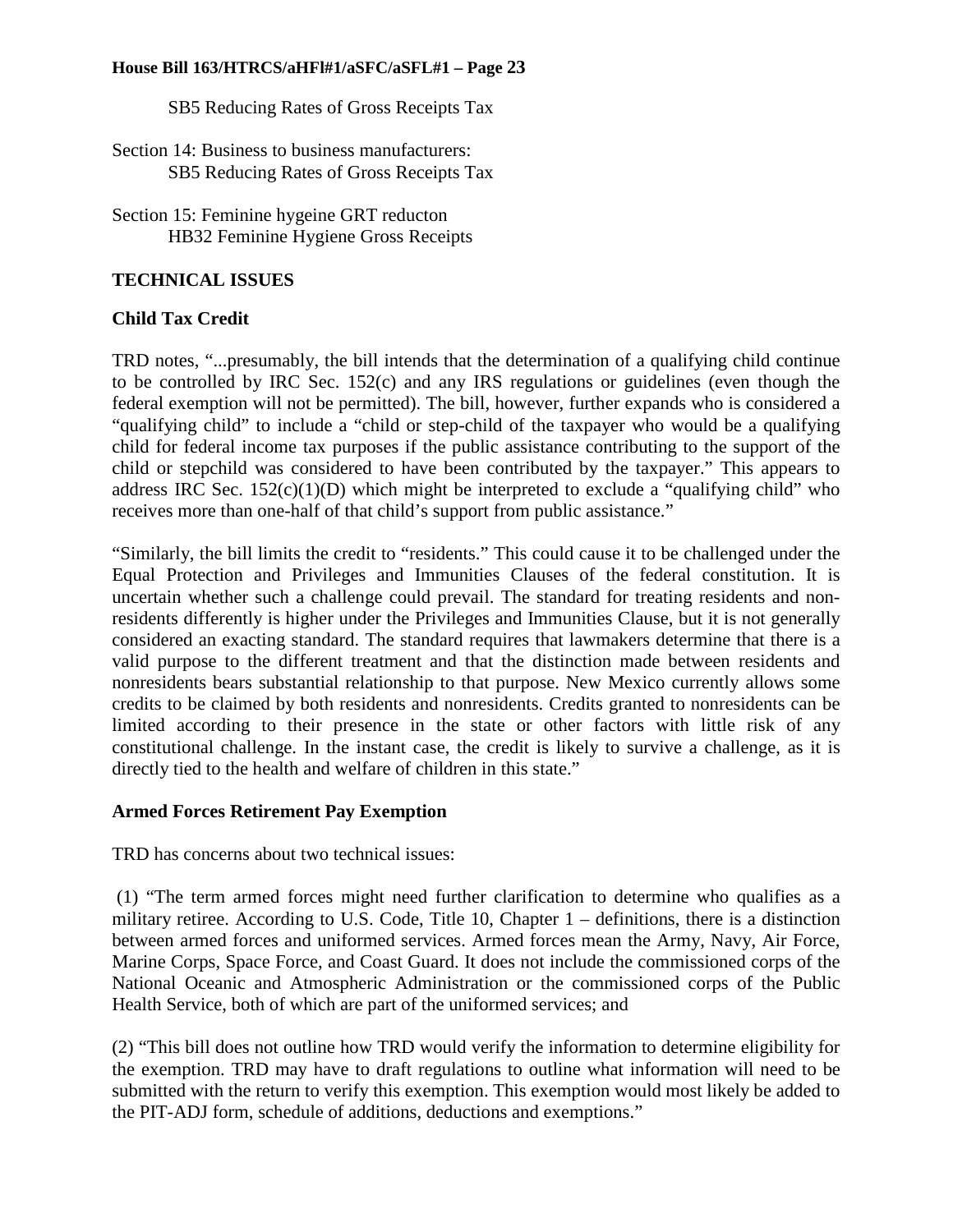**Solar Tax Credit:** The bill indicates that systems installed after March 1, 2020 qualify under this section. Carryforward language is stricken on page 5, line 10 and makes this credit refundable. Taxpayers who have already been issued the credit and have applied their credit against tax may have carryforward available. It is unclear if the proposed legislation permits taxpayers with existing credit and certifications to claim their remaining credit on their tax year 2022 return and claim the remainder as a refund if applicable.

TRD suggests the carry forward information is not removed but that the refundable portion of the credit is clarified as follows on page 4 starting on line 1. "That portion of a new solar market development income tax credit that exceeds a taxpayer's liability in the taxable year in which the credit is claimed may be carried forward for a maximum of five consecutive taxable years. Starting for those credits issued with the first claimable tax year starting January 1, 2022, any credit that exceeds a taxpayer's liability in the taxable year in which the credit is claimed shall be refunded to the taxpayer." This will prevent confusion as to which time period's credits are refundable and individuals who have carry forward credit available to them prior to this bill's changes will not be able to get the amount refunded based on current law. This will also make this change easier to administer and easier to estimate the amount of credit that will need to be refunded from this credit. Without this change, it is possible that individuals who have received this credit in the past will file amended returns for prior years and request refunds of any unused credit.

[LFC staff note: because this technical issue was not addressed in the bill, TRD may rule on this issue or prepare a recommendation for technical cleanup for the 2023 legislative session.]

This bill contains an implicit delayed repeal date for installation, but may allow rollovers to continue for some time. The bill does not require taxpayers to file the claim for refund in the year of the installation. In addition, in the case of the previous Solar Credit that was limited by the cap, EMNRD apparently rolled over applications for certification in excess of the cap – in effect allowing these applications in excess of the cap to be first in the queue for the following year. If the total amount of approved credits should exceed the \$16 million cap, there may well be rollover. LFC usually recommends adding a delayed repeal date. In this case, however, the credit should not be repealed until the expiration of the rollover period.

To better serve taxpayers and to create department efficiencies, the smooth flow of certification data between EMNRD and TRD is necessary. TRD recommends adding language that requires electronic information sharing for certificates awarded by EMNRD. Receiving electronic files of awarded certificate data improves return processing efficiency and accuracy and supports annual reporting by allowing for process automation and avoiding time delays associated with manual processing.

## **OTHER TECHNICAL ISSUES**

There is a mechanism whereby the benefit of the tax reductions of the social security exemption would be exported to residents of other states. PIT 1, Schedule B apportions income for other state residents who have income in New Mexico and in at least one other state. Many of these taxpayers have OGAS interests in New Mexico. For these taxpayers, the exemption for social security income included in federal AGI would be reported on the proforma New Mexico PIT 1 form. The apportionment calculation for New Mexico source income would be unaltered by the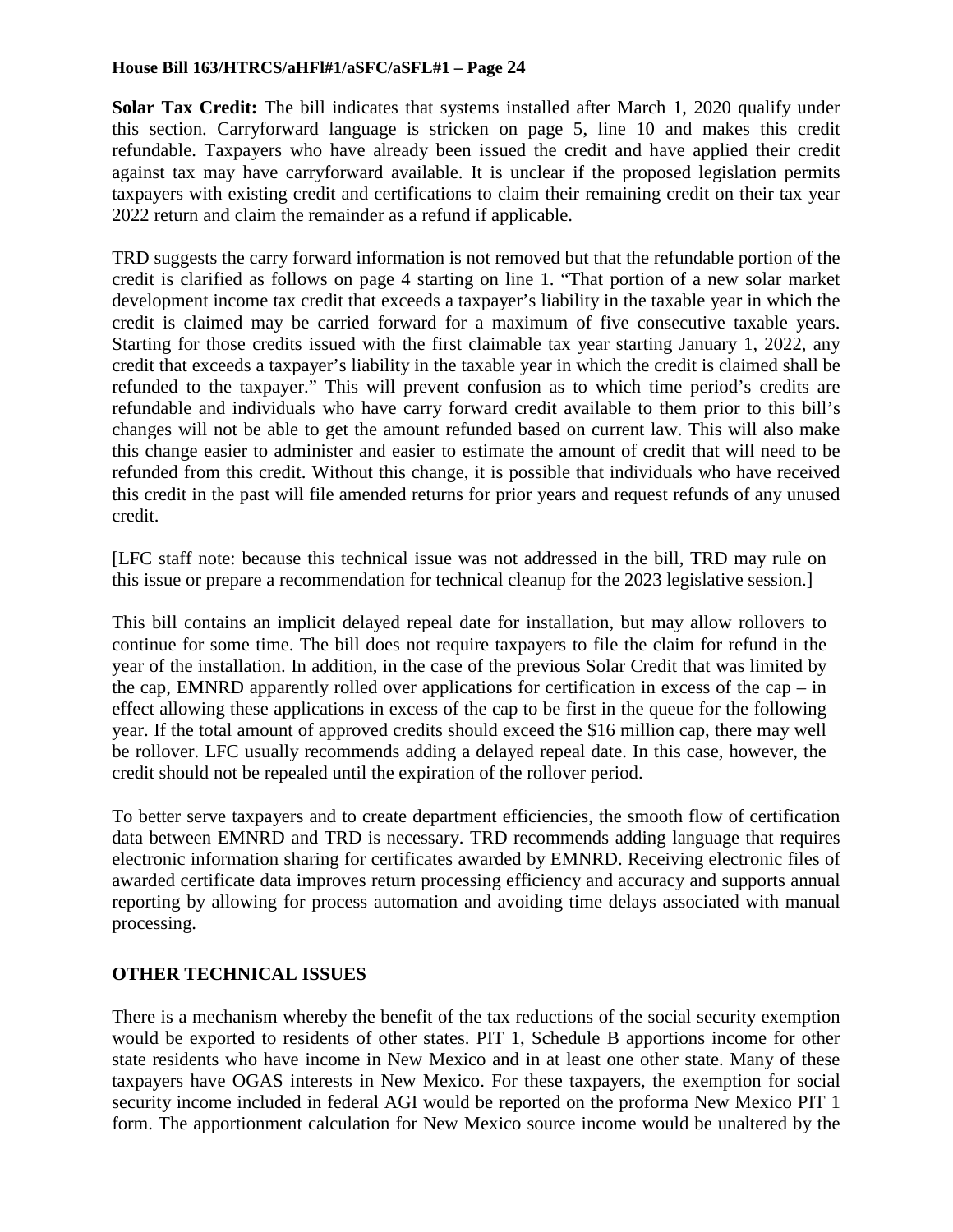social security deduction. Out-of-state taxpayers' liability is the product of the decreased PIT 1 proforma liability based on everywhere income less the social security deduction times the apportionment schedule. Thus, out-of-state taxpayers will share in the benefit of this social security exemption. This is a technical note only. There is no mechanism within the interstate commerce clause of the U.S. Constitution to avoid this result. The fiscal estimate does not include the subtle point. Other investigations over the years imply that as much as 25 percent of our total personal income tax is paid on Schedule B and a similar percentage of the benefits of this exemption could be exported. TRD and LFC staff will continue to debate this point.

## **OTHER SUBSTANTIVE ISSUES – NEW SOLAR MARKET DEVELOPMENT TAX CREDIT**

- 1.Any tax expenditure reduces revenue. In this case, a personal income tax credit only reduces general fund revenue, whereas gross receipts tax expenditures tend to reduce both state level taxes and local taxes.
- 2.Economic efficiency is also suspect, since this tax expenditure serves to subsidize a particular form of economic activity.
- 3.Overall, the purchase of a 5 or 6 Kilowatt solar array for around \$28 thousand puts this option out of the price range of about 80 percent of New Mexicans. It is, perhaps, still a luxury good, which may raise equity issues.
- 4.Because of the desirable feature of this tax expenditure that minimizes abuse but requires at least three state agencies to be involved (Construction Industries Division of RLD, TRD and EMNRD) and an Investor-Owned Utility (in case of grid-tied systems and the potential of REC), soft costs and approval delays add between \$3,200 and \$4,700 to the costs of a typical 5 Kw system.
- 5.Accountability is preserved with this credit because of the required TRD reporting to the Legislature.

TRD notes implementation of the New Solar Market Tax Credit has been somewhat difficult. At least some of the discrepancy noted between EMNRD approvals and TRD's payment of tax credit claims can be explained by this difficulty. Tax year 2020 is the first year TRD received tax credit claims for the New Solar Market Credit. Many returns were not able to be processed at time of receipt due to incomplete information. Some issues were attributed to backlogs at EMNRD. This added to TRD's Revenue Processing Division inventories of returns suspended and this suspension caused taxpayer frustration. To better serve the taxpayers and to create department efficiencies, the smooth flow of certification data to TRD is necessary. TRD recommends adding language requiring electronic information sharing for EMNRD certificates awarded. Receiving electronic files of awarded certificate data improves return processing efficiency and accuracy and supports annual reporting by allowing for process automation and avoiding time delays associated with manual processing.

## **OTHER SIGNIFICANT ISSUES: SOCIAL SECURITY EXEMPTION**

PIT represents a consistent source of revenue for many states. While this revenue source is susceptible to economic downturns, it is also positively responsive to economic expansions. New Mexico is one of 42 states along with the District of Columbia that impose a broad-based PIT. PIT is an important tax policy tool that has the potential to further both horizontal equity by ensuring the same statutes apply to all taxpayers and vertical equity by ensuring the tax burden is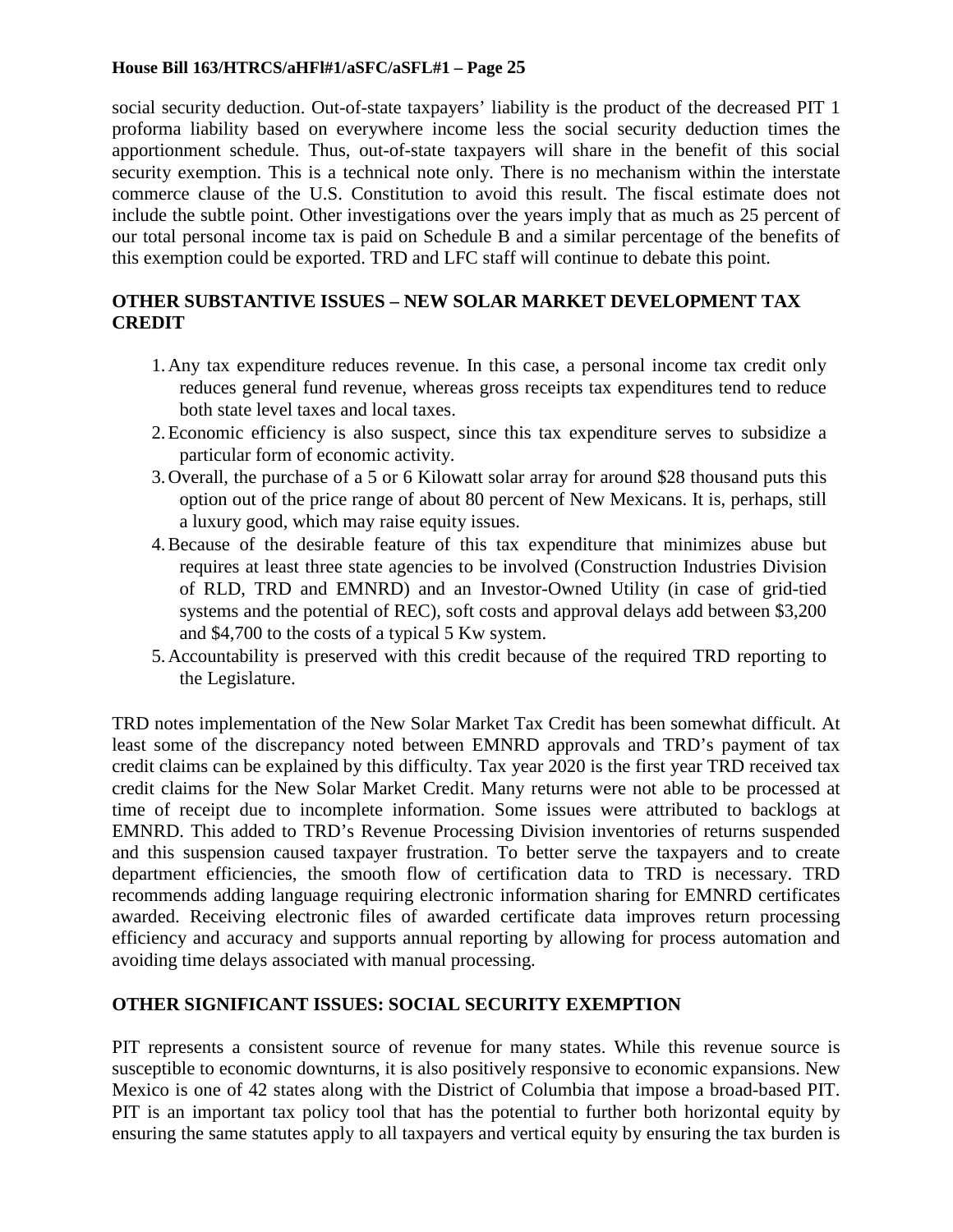based on taxpayer's ability to pay.

New Mexico statutes for state personal income tax are linked to the federal tax code. This is also termed "conformity." As the federal tax code changes, such as under the 2017 Tax Cuts and Jobs Act (TCJA), states see impacts on their revenue collection from PIT, depending on their level of conformity. New Mexico's level of conformity is currently high, given that PIT starts with federal adjusted gross income (AGI), applies federal standard deductions, and uses Internal Revenue Service (IRS) definitions such as the definition for "dependents". With that conformity, New Mexico's treatment of social security benefits follows the federal application.

Since 1984, a portion of Social Security benefits have been subject to federal income taxes. The taxable portion is dependent on the level of the taxpayer's combined income, which includes 50 percent of the Social Security benefits, plus income from other sources, including interest on tax exempt bonds. Because the combined income thresholds for taxation of benefits have remained unchanged since they were introduced in 1984 and 1993, but wages have increased over the years, the proportion of beneficiaries paying tax on their benefits has risen over time.

**Does the bill meet the Legislative Finance Committee tax expenditure policy principles?**

- **1. Vetted**: The proposed new or expanded tax expenditure was vetted through interim legislative committees, such as LFC and the Revenue Stabilization and Tax Policy Committee, to review fiscal, legal, and general policy parameters.
- **2. Targeted**: The tax expenditure has a clearly stated purpose, long-term goals, and measurable annual targets designed to mark progress toward the goals.
- **3. Transparent**: The tax expenditure requires at least annual reporting by the recipients, the Taxation and Revenue Department, and other relevant agencies.
- **4. Accountable**: The required reporting allows for analysis by members of the public to determine progress toward annual targets and determination of effectiveness and efficiency. The tax expenditure is set to expire unless legislative action is taken to review the tax expenditure and extend the expiration date.
- **5. Effective**: The tax expenditure fulfills the stated purpose. If the tax expenditure is designed to alter behavior – for example, economic development incentives intended to increase economic growth – there are indicators the recipients would not have performed the desired actions "but for" the existence of the tax expenditure.
- **6. Efficient:** The tax expenditure is the most cost-effective way to achieve the desired results.

| <b>LFC Tax Expenditure</b><br><b>Policy Principle</b> | Met?         | <b>Comments</b>                                                          |
|-------------------------------------------------------|--------------|--------------------------------------------------------------------------|
| <b>Vetted</b>                                         | ✔            | This is an expansion of an existing credit.                              |
| <b>Targeted</b>                                       |              |                                                                          |
| Clearly stated purpose                                | $\checkmark$ | The solar industry in New Mexico can hardly be considered new.           |
|                                                       |              | Zomeworks began business in New Mexico in 1969 and is still in business. |
|                                                       |              | The purpose is clearly to incentivize the expansion of the industry      |
| Long-term goals                                       | ×            | None stated.                                                             |
| Measurable targets                                    | ×            | None stated                                                              |
| <b>Transparent</b>                                    |              |                                                                          |
| <b>Accountable</b>                                    |              |                                                                          |
| Public analysis                                       |              |                                                                          |
| <b>Expiration</b> date                                |              |                                                                          |
| <b>Effective</b>                                      |              |                                                                          |
| Fulfills stated purpose                               | $\infty$     | No purpose stated                                                        |
| Passes "but for" test                                 | ×            | The industry has been continuously growing, but may be in a saturation   |

### Relative to the New Solar Market Development Tax Credit